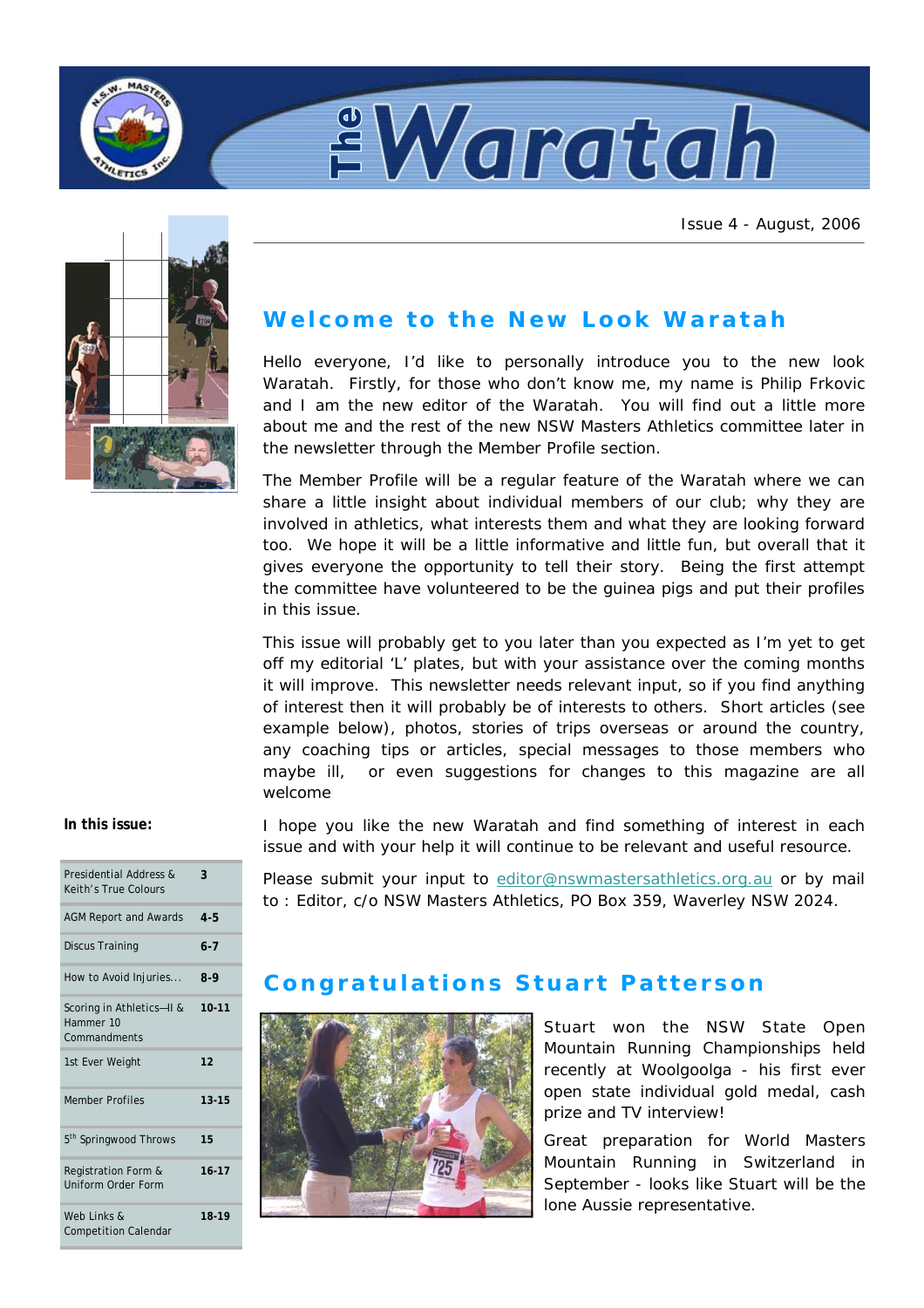

# **Life Members**

| Alexander Hunt OAM    | (deceased) | Max McKay  | (2004) |
|-----------------------|------------|------------|--------|
| Logan Irwin           | O          | Jim Seymon | (2006) |
| Ron Whitham           | $\circ$    |            |        |
| Victor Townsend       | (1984)     |            |        |
| Yvonne Piper          | (1984)     |            |        |
| Fred O'Connor         | (1994)     |            |        |
| <b>Bob Cartwright</b> | (1996)     |            |        |
| Norm Windred          | (1998)     |            |        |

# **Birthday Roll Call:**

Many happy returns to our members celebrating with Birthdays in October and November 2006

| October<br>Salvina AGIUS<br>Reginald AUSTIN OAM<br>Jacqualine BEZUIDENHOUT 35<br>Conrad BURGE<br><b>Frederick DANIELS</b><br><b>Neil FOWLER</b><br>Sheridan GOH<br><b>Vilis GRAVITIS</b><br>Jan KAUFMAN<br><b>Peter McENEARNEY</b> | 40<br>65<br>55<br>70<br>50<br>30<br>60<br>70<br>65 | Anthony O'CONNOR<br>Robert OSBORNE<br><b>Cristine PENN</b><br>Anthony RE<br><b>Gregory ROWE</b><br>Judith ROWLAND-SMITH<br><b>Thomas SHEEDY</b><br>John SIMON<br>David SMYTH<br>James SOUTAR<br>Keiran SPEED | 40<br>50<br>45<br>65<br>40<br>55<br>60<br>65<br>35<br>75<br>60 | November<br>Christopher ANSOUL<br>David CHANTRILL<br>Caroline CHAPMAN<br>Morris DAVID<br><b>Albert GAY</b><br><b>Bruce GREEN</b><br><b>Stuart GYNGELL</b><br><b>Brian HAMILTON</b><br>Ronald INGLIS<br>Jennifer JANSSON | 55<br>65<br>35<br>65<br>60<br>60<br>40<br>65<br>75<br>40 | Joseph McSWEENEY<br>Nick MOORE<br>Nancy NEWSOME-HALL<br><b>Kevin OAKEY</b><br><b>Bissie ROBINSON</b><br><b>Alison ROTHWELL</b><br>Luis SANCHEZ<br>Frank SCORZELLI<br><b>Brian SHARPE</b><br>Warren SIMPSON<br>Robert SOLOMON | 60<br>45<br>40<br>30<br>40<br>30<br>50<br>55<br>75<br>30<br>70 |
|------------------------------------------------------------------------------------------------------------------------------------------------------------------------------------------------------------------------------------|----------------------------------------------------|--------------------------------------------------------------------------------------------------------------------------------------------------------------------------------------------------------------|----------------------------------------------------------------|-------------------------------------------------------------------------------------------------------------------------------------------------------------------------------------------------------------------------|----------------------------------------------------------|------------------------------------------------------------------------------------------------------------------------------------------------------------------------------------------------------------------------------|----------------------------------------------------------------|
|                                                                                                                                                                                                                                    |                                                    |                                                                                                                                                                                                              |                                                                |                                                                                                                                                                                                                         |                                                          |                                                                                                                                                                                                                              |                                                                |
| Donna MONAHAN<br>Graham MURDOCH                                                                                                                                                                                                    | 40<br>30                                           | <b>Helen WALLACE</b><br>John WARREN                                                                                                                                                                          | 40<br>65                                                       | Noelean KIRBY<br>Michael LYNCH                                                                                                                                                                                          | 65<br>35                                                 | Kelvyn STEGGLES<br><b>Noel WRIGHT</b>                                                                                                                                                                                        | 45<br>55                                                       |
| Martin NOONAN                                                                                                                                                                                                                      | 50                                                 |                                                                                                                                                                                                              |                                                                | <b>Neville McINTYRE</b>                                                                                                                                                                                                 | 60                                                       |                                                                                                                                                                                                                              |                                                                |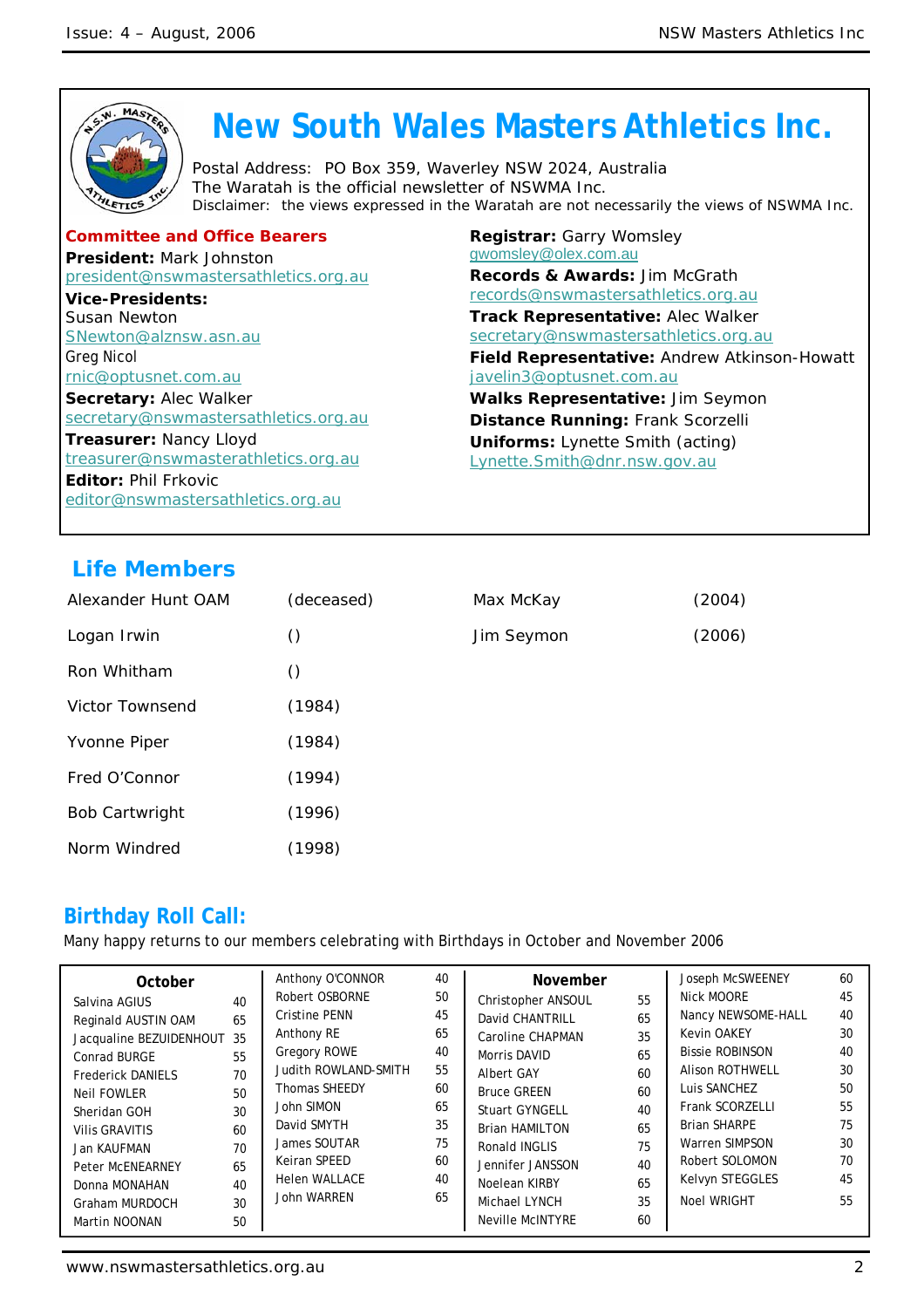# **The Presidential Address**

The first lady has a job in China for the remainder of 2006. Ping pong diplomacy revisited perhaps? Not quite, but the upshot is the cat and I are left holding the white house for some 9 or 10 months. Well I guess no excuses for not training now!

The AGM has been and gone and as you would gather I'm back again in the absence of any keen would-be presidents. Turn out at the AGM was good with a chance for those of us there is meet and hear legendary figure of yore, founder and patron Logan Irwin. I sort of imagined an old guy with a long beard and flowing robes but the reality was quite different. He was however, clearly a charismatic and gregarious kind of guy, probably just the sort of person to get a movement like ours off the ground back in those early days.

Last issue I thanked Stan Stark for his contribution as Records Officer and Registrar and now it's Jim Seymon's turn. Jim has just completed a huge innings of some 15 years as honorary treasurer. As long as I've been in the Club and even before that Jim has been there, holding the financial reins. No one deserved their life membership more, an award we gave Jim in 2004. Taking over the reins is Nancy Lloyd, one of Jim's walking mates. Also joining the Committee is Phil Frkovic from Wollongong as Waratah editor and Garry Womsley as registrar. Jim McGrath has expanded his role of awards officer to now include records as well. See elsewhere in this newsletter or the website for their contact details. Speaking of records, they should now be on our website. Please check for updates and advise Jim of any possible errors. I think in this committee we have a good balance of 'old hands' and 'new blood' and importantly we have

spread the load across a number of people, something which has eluded us for the past 5-8 years.

Plans are already afoot for next Summer season and there will be another point score-based trophy series in the Allcomers like last season. With luck we can also field strong teams in the Relays and Club Champs. We are also already starting planning for the AMA Nationals to be held in Sydney in 2008. I hope it will be an even bigger event than last time in 2001. Back then we had the World titles in Brisbane later in the year and possibly some interstaters chose one or the other. Sydney will also host the 2009 WMG so it will be a huge couple of years for Masters in NSW.

You might recall in the last issue I referred to our participation in an ANSW evaluation. Well the results are out and we scored a bronze. It is always good to get into the medals and it would be even better to get silver or gold next time. Of course if other clubs improve, we could always go down and "miss the cut". How to improve? We need coaches and officials to have any chance. There are plenty of members coaching and officiating out there. How about doing it with NSWMA? It won't affect you from continuing with your local club.

By the time you read this I will have been to the AMA AGM and next time will report on issues such as the future of the Champion of champions races, introduction of 60m etc. Don't touch that dial!

Best wishes,

Mark

## **Keith Showing his True Colours**

Congratulations to Keith Bateman on completing the 2006 Sun-Herald City2Surf, coming in a very creditable 112th over the line with a time of 50:20.

Keith was proudly wearing the new masters uniform and is pictured here with volunteer and NSWMA ath-

lete, Lynette Smith. Lynette, as it happens, was instrumental in organising the transition to the new uniform.

Insert: A satellite image of the race taken at 10.13am showing Keith's position.

*(Main Photo courtesy of Andrew Atkinson-Howatt and satellite image from http:// city2surf.sunherald.com.au/video.asp?intbib=223)* 

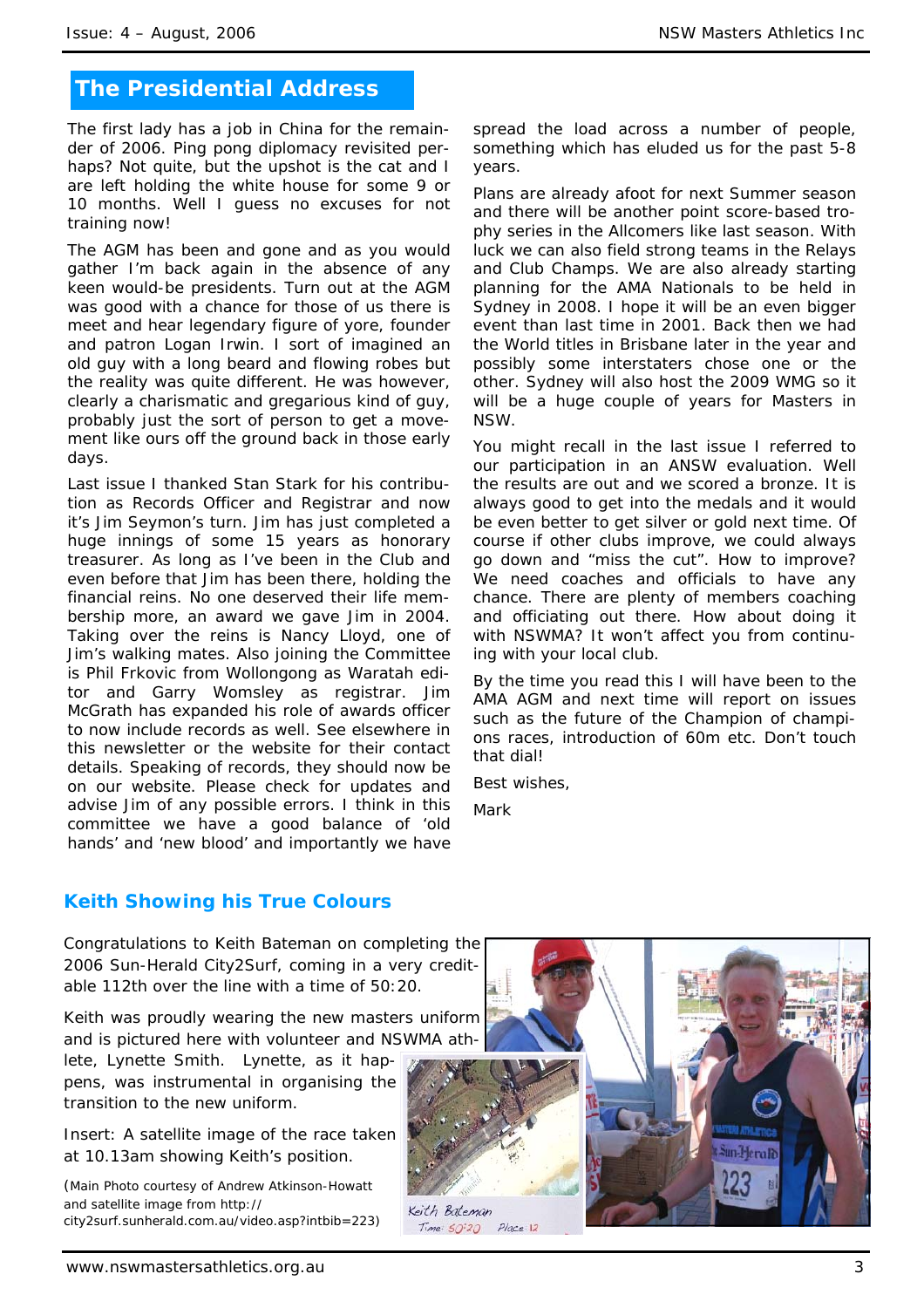# **Annual General Meeting Report**

Held on the 15th JUNE 2006, AT BURWOOD RSL CLUB, SHAFTSBURY ROAD BURWOOD

Meeting opened at 7.40pm with Mark Johnston, the president, thanking everyone for their attendance, followed by an address by founding member, Logan Irwin, about the history of the Masters Athletics Club.

Life membership badges were then presented to the following people: Ron Whitham, Fred O'Connor, Bob Cartwright, Norm Windred, Max McKay, Jim Seymon. As Yvonne Piper and Vic Townsend were not present, other arrangements will have to be made to get their badges to them.

Annual Report: General information from the president, Mark Johnston who talked of the changes in activities from the early days of Vets. We are not an isolated body as we are a part of AMA, WMA etc, There has been no progress with ANSW but we were hoping to set up a Masters committee with ANSW. After evaluations carried out by ANSW, we will need to have more athletes, coaches and officials registered through us. Publicity needs to improve. Our immediate future: continue negotiations with ANSW – look at running Nationals in 2008 and World Masters Games in 2009.

The Waratah series held last year was successful to a certain degree. Numbers of competitors were down in San Sebastian while approximately 140 competed at Nationals in Canberra, 2006.

### **Treasurer's Report:**

Cash at bank as at 31 March 2006 \$14,265.86

Capitation still due to AMA \$1435.00

Income - expenditure 2005/06 resulted in a surplus of \$501.77

It was noted that there are still some uniforms in stock, approximately 100 pieces of the new uniform, plus some old stock.

Discussion re funding for the AMA championships – possibility of funding from Telstra (\$10K) at this stage.

Fred O'Connor also took the opportunity to thank Jim Seymon for his hard work as treasurer over the last 15 years and to say that his efforts were greatly appreciated.

### **Election of Office Bearers for 2006/07**

| President:                                                   | Mark Johnston                                                                                                      |
|--------------------------------------------------------------|--------------------------------------------------------------------------------------------------------------------|
| Vice-President: 2 positions.                                 | Greg Nicol, Susan Newton                                                                                           |
| Treasurer:                                                   | Nancy Lloyd                                                                                                        |
| Secretary:                                                   | Alec Walker                                                                                                        |
| Registrar: no nominations this position was left vacant.     |                                                                                                                    |
| Journal Editor: there were no nominations for this position. |                                                                                                                    |
| Records/Awards Officer:                                      | Jim McGrath                                                                                                        |
| Track Representative:                                        | Alec Walker                                                                                                        |
| <b>Field Representative:</b>                                 | Andrew Atkinson-Howatt                                                                                             |
| <b>Walks Representative:</b>                                 | Jim Seymon                                                                                                         |
| Distance Running:                                            | Frank Scorzelli                                                                                                    |
|                                                              | Postscript: Subsequent to the meeting the position of Editor was taken up by Phil Frkovic and the position of Reg- |

istrar by Garry Womsley.

**Trophies** were then awarded for the season by Logan Irwin:

Marie Kay (Athlete of the Year & the NZ Silver Dish);

Alison Rothwell (Best Country Woman);

Stuart Gyngell (Talay Throwers);

Bill Burridge (Distance Runner);

Ron Simcock (Best at State);

 Melissa Medlicott, Tocumbo Olabinri, Mark Johnston, Peter Crombie and Fred O'Connor (Marcus Tooley trophies)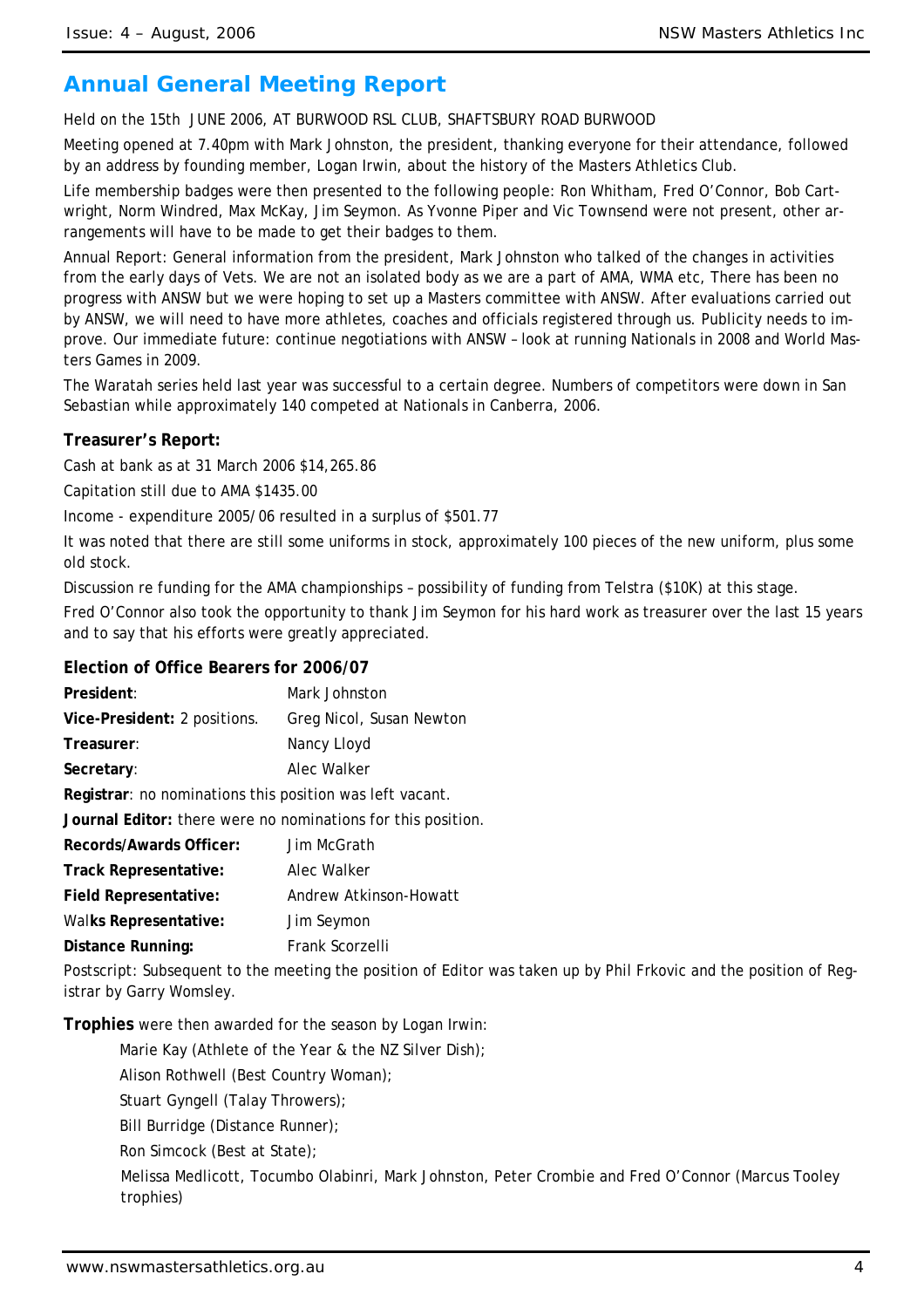### *Annual General Meeting Report – cont'd*

### **General Business:**

Discussion on matters for the AMA AGM:

- 1. Doing away with the Champion of Champions race/throws award. Suggested that these be replaced by Track, Field and perhaps Out of Stadia awards based on age graded points table. Comments taken from the floor indicate the general feeling is that it would be a pity if it was withdrawn but perhaps the mechanics of it should be looked at. The general opinion was that the Champion of Champions be retained and that age graded championship be added.
- 2. Proposal to include 60m at Nationals. We should follow WAMA events which do not include this distance, and is also not an IAAF event. If we want to include it, then we should convince WAMA & let it trickle down to local level. Peter Crombie spoke in favour of its introduction but it could then mean that people would demand other distances like 300m, 500m etc , with a bias towards sprinters. The general opinion was against its inclusion.
- 3. Relay ages suggested changes. Younger athletes do not get a chance and older ones are not competitive. New age groups: 120, 180, 240 (men) and 120, 160, 200 (women). This may help smaller states to get teams together. There is a need to encourage participation, with states entering as many teams as they can. Unanimous agreement. Need to clarify whether it is an individual age, or age grouping. Query why there

# **AGM Award Gallery**



Marie Kay (Athlete of the Year & the NZ Silver Dish) presented by Logan Irwin



Ron Simcock (Best at State) presented by Jim McGrath



Melissa Medlicott



Tocumbo Olabinri

# **Marcus Tooley Trophies**



Fred O'Connor



Peter Crombie



Mark Johnston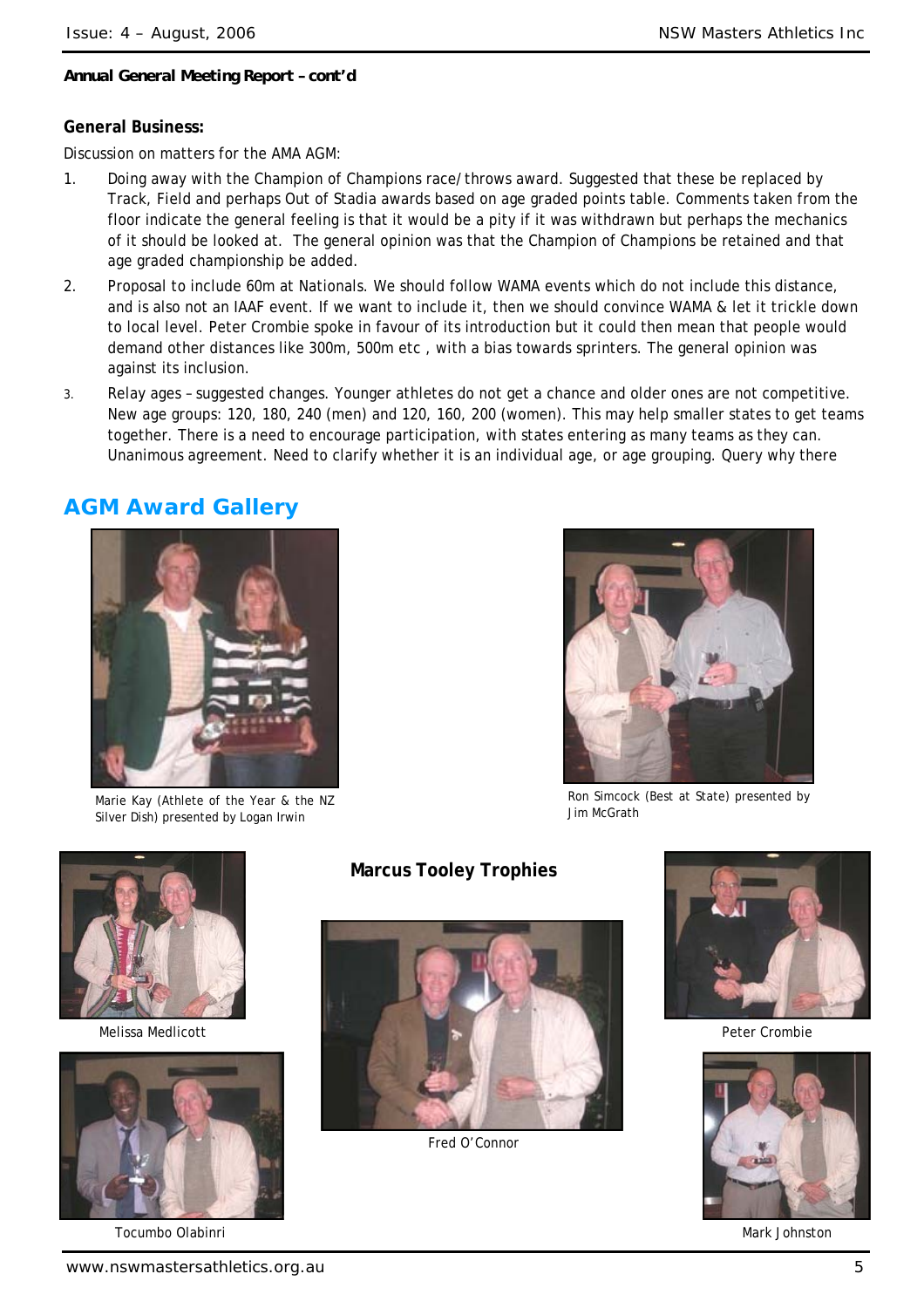# **Discus Training**



*Bob Watson puts together his thoughts on the essentials of the discus throw after some recent training camps and lectures.* 

Bob Watson in full flight

After reading articles, thinking , watching other top coaches over the years , going to the NSWIS camp and going to training sessions in Canada run by one of their best throws coaches I've written this paper. They are coaching well and I want to share with you. I don't pretend to know it all, but what they showed me makes sense and they get "very big" results quickly.

### **Discus Training**

Note: There should be a good transfer of discus training to Rotary shot.. One event should help the other.

Note 2: No measuring in training. This is an official's job in a competition , NOT , a coach's job. We shouldn't get our thrower's focused on a "A PB Target " It isn't "Target practice", it is learning to do it correctly in the circle..

I never saw one measuring tape in Canada nor at the NSWIS camp in training !!!

Note 3: Ernie Shankelton (one of Australia's elite hammer coaches) never measured competition weight hammer throws in training.

Note 4: The focus should be perfect rehearsal, balance, control and the powerful FLINGING of the discus from a stable power position with the discus held as far back as possible, from the back of the circle.

Correct practice and technique needs to be rehearsed outside the circle with the discus strapped to the beginner's hand. They should rehearse for 5 to 10 minutes, then go into the circle and throw. If not correct , stop , don't let them practice it incorrectly. Top coaches say "Practice is Permanent !!! Strap the discus back on outside, rehearse then back to the circle.

Don't let them throw until they Drop ! Stop them before their form deteriorates and do something else. It's supposed to be Fun. It's not a job !

Start a training session with a (jog, run, and sprint) (20m,20m,20m) say 5 or 10 reps ? This is to suit the athlete's fitness.. Once the thrower is puffing they are warm enough to stretch. Get the back, hips, shoulders and arms loosened up. Work on strengthening the shoulder muscles that

keep the discus back. These muscles are very

important in producing powerful flings. It is hard to focus on keeping the discus back during the full throw. So keep encouraging your throwers.

### **NSWIS Camp Conducted by Denis Knowle's — July 2006**

Dani Samuel's coach, Denis Knowles has her arms so flexible that he can pull them behind her backs so that the backs of her hands touch, {with straight arms }!!! . She now throws nearly 60 metres with the 1k discus !!! She won the Bronze medal in the 2006 Commonwealth games with 58 metres +. She is 17 years old, 182 cms tall and weighs 85 kgs. She trains like a boxer with lots of punching on a 30 kg bag. This is done in conjunction with rope ladder work with very quick feet. She does loads of flexibility work. The weights she uses are very light because they do all speed/strength training. She is also a very hard working and focused athlete !!! She also plays basketball 3x per week.

The attitude in throwing should be passive to aggressive…... So go easy and balanced out of the back and then an aggressive sweeping kick to the centre and then a very fast Fling of the discus from the power position with good Balance and timing.

A thrower can only feel the throw by their balance, timing and rhythm in training or a competition. They can't see it, so that is our job as coaches. We need to know what a top thrower looks like, so we can get them throwing as near as possible to that top model !!! They need to feel a slow, smooth windup, with balance. … Otherwise, their throw is incorrect from the start.

Once a beginner can do a few good standing throws with balance and timing move them to the South African so they can get the feel of that , then straight on to the full throw, ASAP.. But rehearse these steps outside the circle with a discus strapped to their hand. Again, they will need to perform correctly for 5 or 10 minutes, then move back to the circle to get the full throw working again ,correctly. They need to feel the full throw as early as possible to work on the full rhythm.

### **The Elements of the Full Throw "As I see them"**

1.The thrower needs to use a good wide stance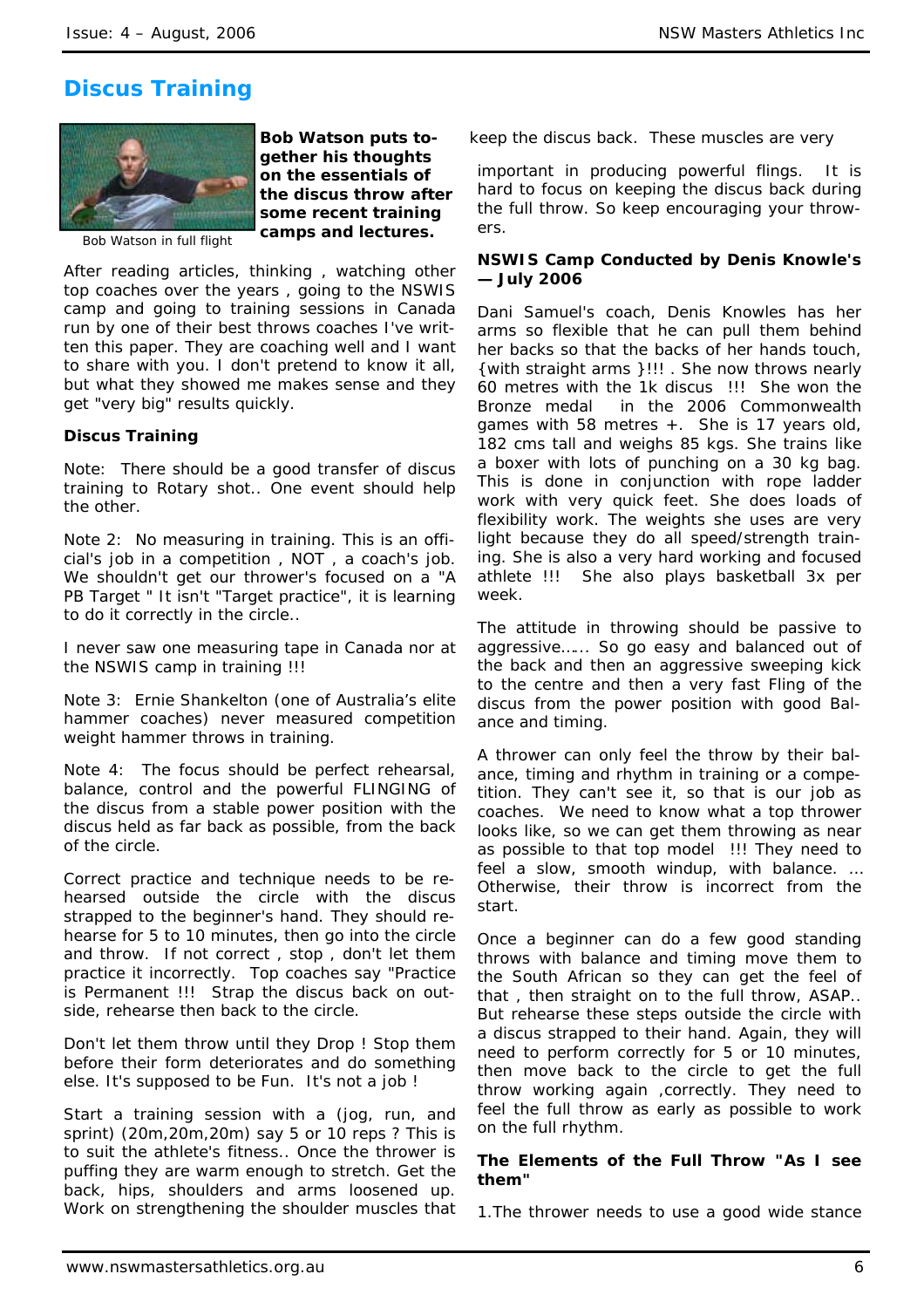in the back of the circle with knees bent and an 11. The thrower finishes with the body up high upright back.

- 2. Their right foot is flat on ground for, stability and their left heel needs to be off ground and hips open.
- 3. Slowly windup with a long right arm taking the discus back as far as possible. The left toe and knee turn to the right at the same time to allow for a longer, smooth windup. Keep in balance and don't overwind. The left arm is straight and pointing at "0".
- 4. Now the thrower turns the left knee back to the left and drops their centre of gravity. They shift all of their weight onto a bent left leg to start the movement out of the back of the circle. "Left knee leads out".
- 5. The body is now wound up at the "Beginning" of the throw.
- 6. Drive the right knee up, bending the knee with the Heel to your bottom. keep the knees wide with open hips.
- 7. The body is now turning to face the throwing area and the left arm is straight pointing to the throwing area.
- 8. The right leg is now kicked strongly around, as in a low, rotary soccer kick towards the centre of the circle, this keeps the lower body ahead of the upper body and turning quickly. If this is timed correctly, with balance, the thrower will be whipped around with the right toe landing and spinning quickly in the centre of the circle. This strong kick also keeps the lower body moving well ahead of the upper body. The discus is still back with a long right arm so the thrower will be wound up coming into the power position.
- 9. The thrower lands spinning with all the weight on a bent right leg and then the left leg is quickly shot out to the front rim.
- 10. A long left arm is then bent slightly at the elbow and punched back to stretch the chest as the left side is "Blocked"( or stopped ) over a straight left leg and the left heel is driven down setting up the Block. This BLOCK accelerates the discus in a long right arm FLING. When this is done correctly, the FLING happens with amazing speed. The thrower needs to look up high when facing the throwing sector to give height to the discus. The right arm continues to sweep out into the sector. The thrower's arm "follows through quickly" as the discus is released.

and over a straight left leg.

This is as near to the correct throw as I can presently, understand !!! I am open to any corrections to this information, but from what I've read, seen and experienced this seems to be the best way to coach our throwers in the discus. It can also be a model method of teaching the other throws.

While I was in Canada during May and June I saw a 72 year old Master's athlete, who had never had a discus in his hand, learn the South African style in only 30 minutes and throw well. This was excellent coaching in action. We can do it as well

Yours in the throws, Bob Watson

Email: *suenbob@acs.net.au*

### **Comments by Mark Johnston:**

One of the chief reasons why some people can throw a discus 70m (assuming good technique) is speed. Distance is proportional to velocity SQUARED. So while a sprinter who is 10% faster than another sprinter can beat another by a bit, a thrower generating 10% more velocity can throw 20% further.

Also we should note that throwers are not limited by body mass as are runners and jumpers so they can afford to get very strong and therefore according to F=ma they can accelerate a given mass substantially more. Top throwers are very fast and strong. eg they can run 100m in 11s (Stuart Rendell 10.8s) or better and lift 250- 300kg or more. These sorts of people are 10- 20% stronger and 10-20% faster than someone like me throwing 35-40m with a discus. Their overall advantage would be I guess up to 40% in velocity applied to an implement which when squared indicates almost double the distance i.e. 70m or so. I remember watching Werner Reiterer when he was a 14 yr old throwing the discus and javelin 60m+. His arm was rocket-like in speed, later he became strong and threw 65m with the 2kg disc.

*Editors Comment: we encourage our members to make the Waratah a relevant voice for masters athletics, so if you written or have found any article which would you benefit the membership please share it by sending it to*  **editor@nswmastersathletics.org.au** *and we'll endeavour to publish it in a future edition.*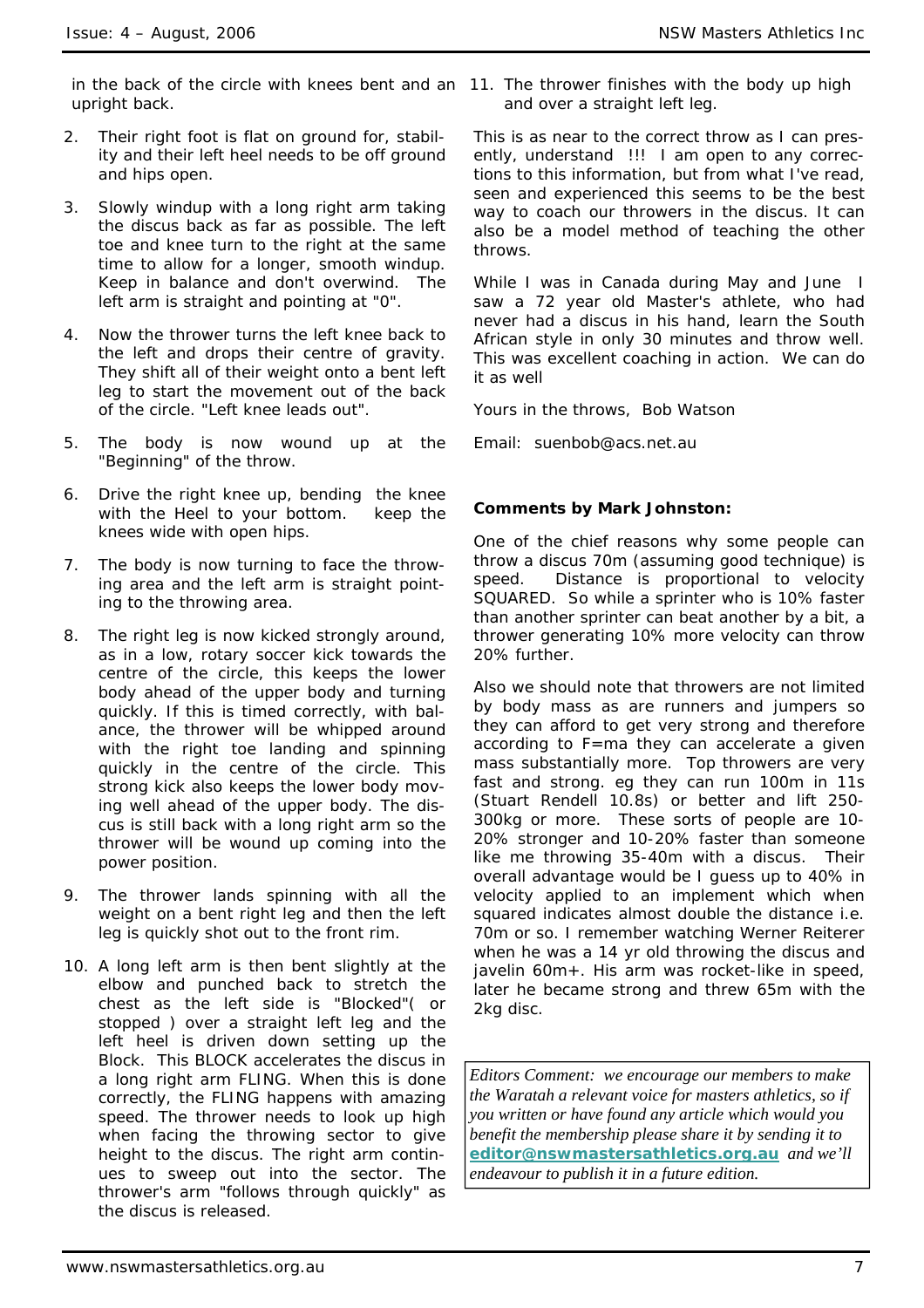# **How To Avoid Injuries...and stay out of the doctor's office**

# **by Stephen M. Pribut, DPM**

*(Article reprinted from Dr Stephen M. Pribut's Sport Pages, http://www.drpribut.com/sports/stayout.html)* 

The majority of running injuries occur from over-

training. With a careful and gradual increase in your running you should be able to avoid many overtraining injuries. What I like

*"...avoid doing too much too soon." "Replace your* 

to emphasize is that you should stay away from the "terrible twos": too much, too soon, too often, too fast, too hard combined with too little rest. And the key is to: "**Avoid doing too much too soon**." Your progress in mileage and speed should be a gradual one. An unrelenting increase in mileage from one week to the next will ultimately result in a break down. It is important to keep in mind the principle of **hard days and easy days** being interspersed and also hard and easy weeks. Mileage should usually only be increased approximately 10 per cent per week. Every third week, you should drop back a small amount. For most runners one or two days a week, at least, should be devoted to rest or nonrunning activities. This gives your body a chance to recover and strengthen itself. It is helpful to maintain a **running diary**. This should contain your mileage, course and brief note on how you felt. It may help trace the origin of problems related to overtraining.

You should always ease into speed work. One way to ease into speed work would be by throwing in a few short distance surges into your normal runs. Gentle hill work, prior to speed work has also been recommended by some coaches. Fartlak runs may also be used. Track work outs should occur after you have accomplished some faster paced running during the course of your routine runs and should not be overly ambitious at first.

Replace your running shoes frequently. Shock absorbing capability will diminish gradually and may be inadequate after 350 to 550 miles. The upper of the shoe may not show much wear, but the shock absorption may still be gone. If you are running 20 miles per week, you should be replacing your shoes between 4 and 8 months depending upon your shock absorption needs. It is always cheaper to replace your shoes than to make a visit to the doctors office.

Make sure that you eat a healthy diet. Avoid fad diets and unbalanced approaches to weight loss. Be certain to take in an adequate amount of calcium and that your vitamin requirements are met. Many young, active professional runners add calcium supplements to their diet to make certain that their calcium needs are achieved.

*running shoes frequently...it is always cheaper to replace your shoes than to make a visit to the doctors office"* 

Regular stretching may also help reduce injuries. Runners frequently develop tightness in the posterior muscle groups. This includes the hamstrings and the calf muscles. The quadriceps and anterior shin muscles may become relatively weak, due to muscular imbalance. The abdominal muscles also tend to be weak on runners who do not exercise them.

The calf (achilles) should be gently stretched and so should the hamstrings. The best stretch for the calf muscles is the "wall stretch". I recommend stretching one set of leg muscles at a time. One leg is back, knee straight, the other leg is forward with the knee bent. The leg that is back is being stretched. Ten repetitions holding for 10 seconds each is ideal. There are several different stretches to choose from for the hamstrings: Forward bends with the knees slightly bent, knee to chest or leaning forward with the leg out straight in front of you all work. It is important to not aggravate your back while performing hamstring stretches. The FAQ on Stretching is a good source of information about a variety of aspects of stretching.

George Sheehan recommended a revised set of his "magic six" in several of his columns and in his book "Running To Win", Rodale Press,1991. Follows is a slightly modified version of Dr. Sheehan's Magic Six:

### **Magic Six, Plus Two**

• **Wall Push-Up:** This is basically the calf stretch described above. My version stretches one leg at a time. Stand with the rear foot approximately two to three feet from the wall. The rear leg should be straight, the front leg is bent and your hands touch the wall. Feet point straight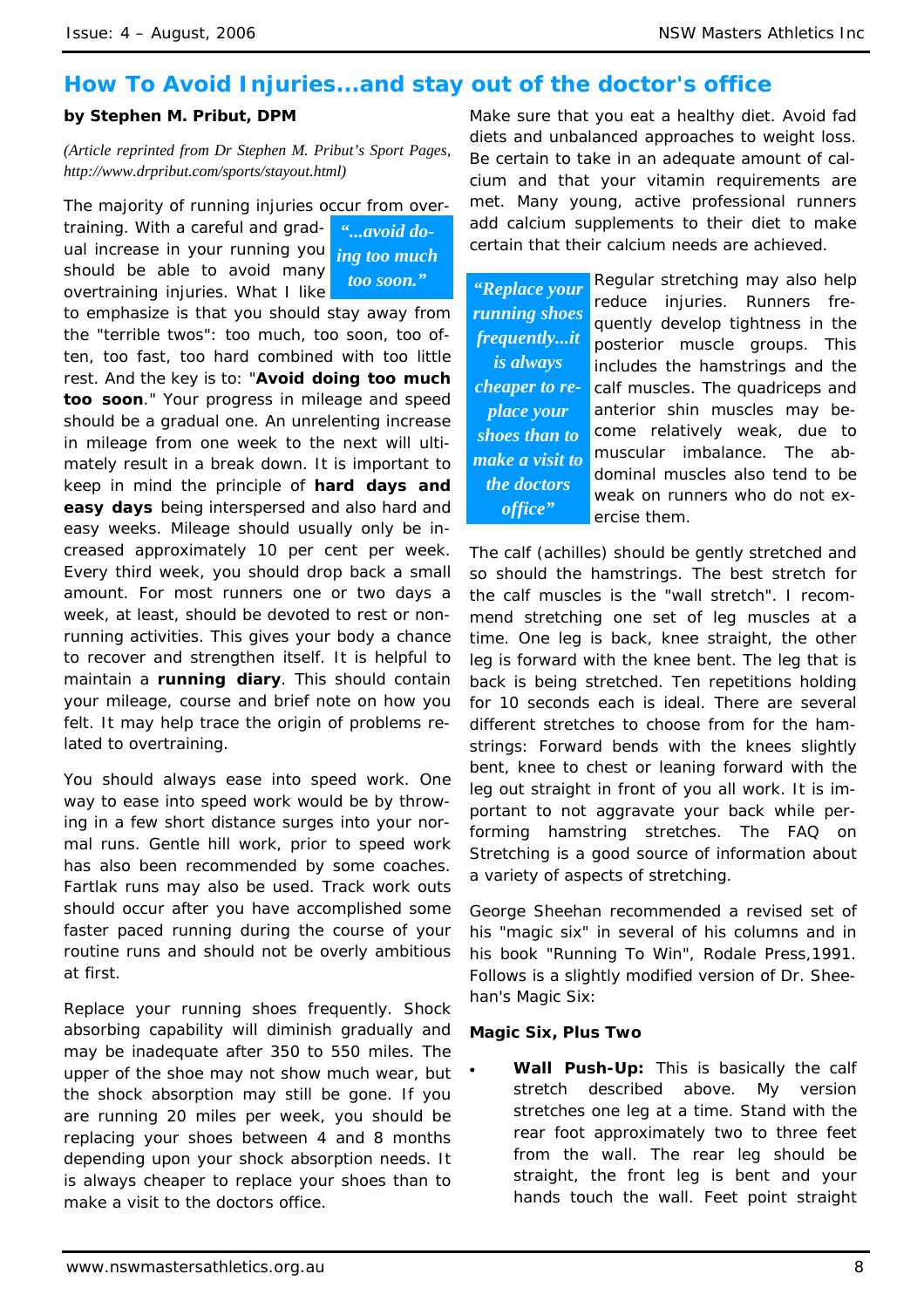# *How To Avoid Injuries… continued*

ahead, heels are on the ground. Hold for 10 seconds, switch legs, repeat 10 times.

- **Hamstring Stretch:** Straighten one leg, place it, with the knee locked, on a foot stool. Bend your body and bring your head towards the leg. Hold this position for 10 seconds. Switch sides, repeat 10 times.
- **Knee Clasp:** Lie on a firm surface. A carpeted floor or grass is best. Bring both knees to your chest. Hold for 10 seconds. Repeat 5 times. This stretches the hamstrings and lower back.
- **Chest Push-Up:** Lie on the floor with your abdomen pressed flat on to the floor. Place your hands flat on the floor, beneath your shoulders. Push your chest up with your arms and hold for 10 seconds. Repeat 5 times.
- **Backward Stretch:** While standing straight, place the palms of your hands against the small of your back. Tighten your buttocks and bend backwards. Hold for 10 seconds, relax, repeat 5 times.
- **Shin Splinter:** This is performed to strengthen the shins. Sit on a table with your legs dangling over the side. Place a 3 to 5 pound weight over your toes. Flex your foot at the ankle (bend it up). Hold for 6 seconds, repeat 5 times.
- **Straight Leg Lifts: This is performed to** strengthen the quadriceps. Lying on the floor. Flex one knee to approximately a right angle. Lift the other leg rapidly to between 30 and 60 degrees. Lower and repeat 10 times. Switch legs, repeat 5 times and work up to 10 sets of 10 repetitions.
- **Bent Leg Sit-Up:** This strengthens the abdominals. Dr. Sheehan recommended that the sit up be a gradual one rather than a rapid thrust forward. It should feel as if you are moving forward one vertebrae at a time. Lie on the floor with your knees bend. Come forward to a position 30 degrees from the floor. Lie back and then repeat 20 times.

Since almost no runner will perform 8 exercises,

even if disguised as  $6 + 2$ , I have selected 4 of the above exercises that really should be done and 1 more to do if you have "runner's knee". I call these the:

### **Hopeful 4, Plus One:**

- **Wall Push-Up:** This stretches the achilles and calf muscles one leg at a time. Stand with the rear foot approximately two to three feet from the wall. The rear leg should be straight, the front leg is bent and your hands touch the wall. Feet point straight ahead, heels are on the ground. Hold for 10 seconds, switch legs, repeat 10 times.
- **Hamstring Stretch:** Straighten one leg, place it, with the knee locked, on a foot stool. Bend your body and bring your head towards the leg. Hold this position for 10 seconds. Switch sides, repeat 10 times.
- **Knee Clasp:** Lie on a firm surface. A carpeted floor or grass is best. Bring both knees to your chest. Hold for 10 seconds. Repeat 5 times. This stretches the hamstrings and lower back.
- **Bent Leg Sit-Up:** This strengthens the abdominals. Dr. Sheehan recommended that the sit up be a gradual one rather than a rapid thrust forward. It should feel as if you are moving forward one vertebrae at a time. Lie on the floor with your knees bend. Come forward to a position 30 degrees from the floor. Lie back and then repeat 20 times.
- **Straight Leg Lifts: This is performed to** strengthen the quadriceps. Lying on the floor. Flex one knee to approximately a right angle. Lift the other leg rapidly to between 30 and 60 degrees. Lower and repeat 10 times. Switch legs, repeat 5 times and work up to 10 sets of 10 repetitions. This is best performed while watching the evening news or "sports extra."

*(Dr. Pribut has been in private practice in Washington, D.C. since 1980. His practice specializes in Podiatric Sports Medicine, Biomechanics and Foot Surgery )*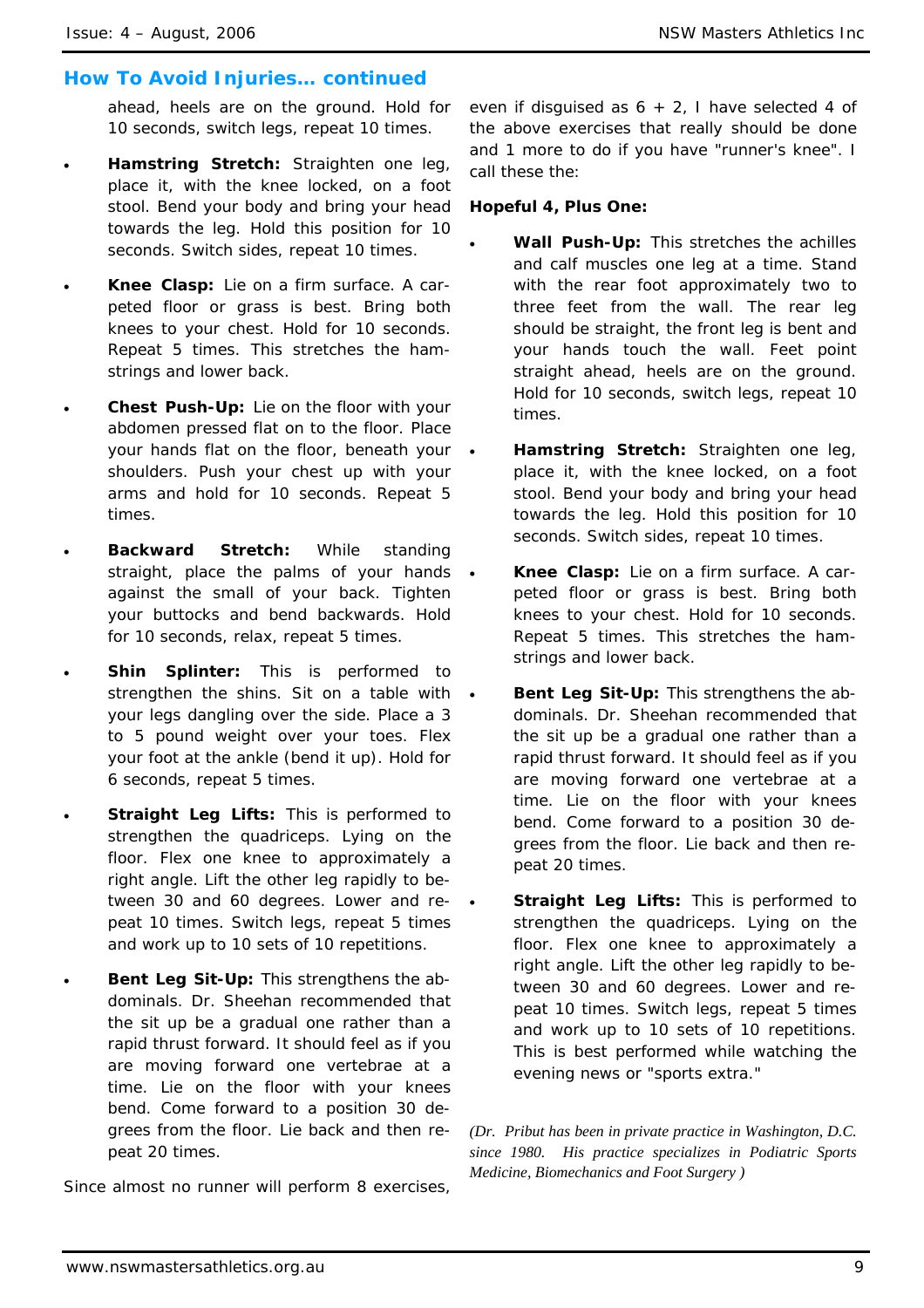# **Scoring in Athletics Part II**

### **By Mark Johnston**

A few issues back I outlined the basics of scoring in Masters Athletics. In this article we'll complete the story. Let's just recap on where we got to last time. Every age group has an age- factor for every event. The age-factor is used to adjust a performance to make it comparable with an open performance

eg an M40 runs 100m in 12.07s

The age-factor for an M40 in 100m is 0.9435

Multiply 12.07 by 0.9435 = 11.39s which is his age-graded performance.

Masters also use a % score often known as a performance level percentage or PLP.

To work this out you need to have a standard for that event and divide it by your performance eg

M40 100m standard =  $10.44$ 

Divide 10.44 by  $12.07 = 86.5\%$ 

Now where do these standards come from? The short answer is the Open World Record for that event.

For example the Open WR for men's hammer is 86.74m.

The age-factor for M50 hammer is 1.1656

Suppose an M50 throws 45.0m. Multiply 45.0 by  $1.1656 = 52.45m$  (this is their age-graded performance)

(NOTE: Field events have factors 1.0 or greater since in field events more is better, whereas in track events factors are 1.0 or less since in running less is better.)

52.45 divided by  $86.74 = 60.47\%$ 

Alternatively we could have produced a standard for M50 hammer by

86.74 divided by the age-factor  $1.1656 = 74.41$ 

then 45.0 divided by  $74.41 = 60.47\%$ 

Either way we get the same result.

The Open World Records are used in programs

such as MeetManager to produce these scores.

You will notice however that there are various calculators around on the Internet which produce slightly different answers to MeetManager. Why is this?

The answer is that up until a few years back WAVA, the World Masters association produced their own standards, which differed from the Open World Records. In hammer for example it was about 83m instead of 86.74m. Most of the calculators on the Internet use these old WAVA factors rather than the current WRs. There is a more up to date calculator on the Lollylegs website which uses the latest factors.

I drew attention in the last article to the fact that there is more variation in some events than in others. There is much more variation in throwing typically than in running. % measures are very crude measures of things and while they might be OK for comparing similar things, "apples with apples" as the saying goes, they have little validity when comparing things with different distributions as any statistician will tell you. In the HSC for example, results are statistically adjusted to allow for the fact that there is significant variation between subjects.

PLPs are fine to compare running events with other running events or one throw with another throw, but we shouldn't use them "across the board". What is the best method? I suggest the IAAF point scoring tables. These tables have evolved over many decades for producing comparable point scores in the multi-events. These tables compensate for the variation in events and produce much more comparable results than the crude %s that Masters sometimes try to use. Let's look at a simple example.

At the last Nationals:

M40 discus event was won with  $49.45m = 66\%$ 

M40 long jump event was won with  $6.06m =$ 71%

Now if we score them using the multi-event tables:

Discus  $49.45m = 859$  pts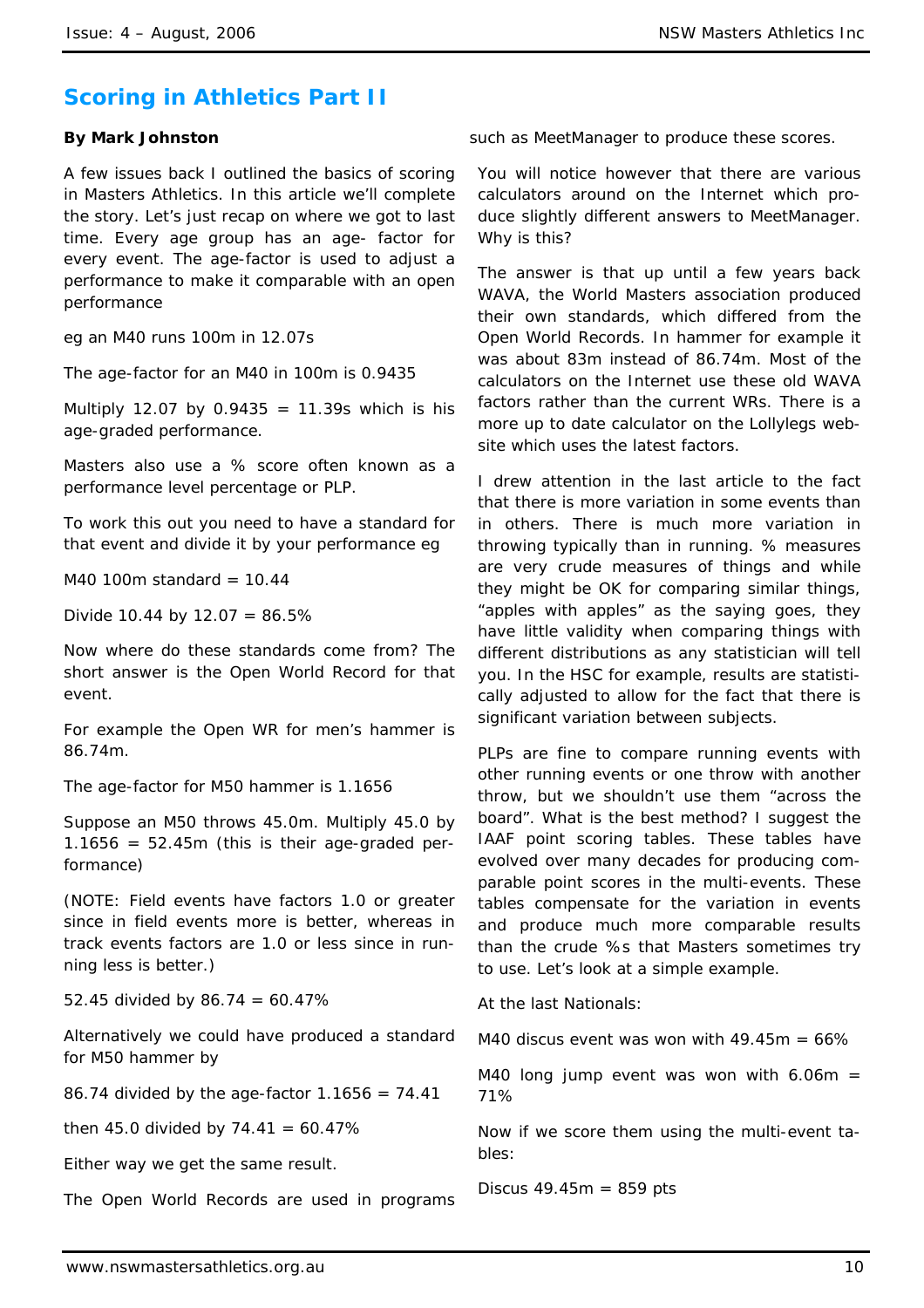# **Scoring in Athletics Part II—continued**

Long Jump  $6.06m = 750$  pts

We get the reverse answer with the multi-event tables. A 49m discus throw by an M40 is a much better performance than a 6m long jump although the crude % would suggest the opposite!

We might wonder why there is much more variation in throwing than in running. The answer lies in an understanding of the physics and physiology related to the events. In running the athlete has to move themselves, whereas in throwing the athlete moves a projectile instead. The distance a projectile travels depends upon the SQUARE of the velocity of release. So if one person can generate 10% more velocity than another they can throw up to 20% further. In running they will only have a 10% advantage.

There are distinct advantages to being strong in throwing since anyone familiar with Newton's laws knows  $F = ma$ . More force means more acceleration on a given mass and that's what a thrower needs to do to the projectile – accelerate it to the highest possible velocity. Furthermore in throwing since the athlete does not have to move themselves over anything more than a very limited distance there is little restriction on how big and bulky they can be. It's well known that with resistance training, people can develop much higher strength levels than what would be considered normal. Top weight lifters can lift 250-400kg, far in excess of "normal" people. Throwers use many of the same training principles. (eg. Discus great Al Oerter in his 40s was squatting 750lbs for 5 reps). Hence they can become very strong and bring large forces to bear on the implement, increasing acceleration and hence velocity which when squared produces an even bigger result due to the squaring factor. Hence the large variation between top throwers and ordinary club athletes.

# **The Hammer Commandments**

As revealed to Mark Johnston by Thor on a small hill in St. Andrews.

- 1. "thou shalt not have any other implement other than hammer"
- 2. "thou shalt not make any image or imitation of a hammer"
- 3. "thou shalt not take the name of thine implement in vain. It is called hammer, not ball and chain or any other such derogatory term."
- 4. "thou shalt honour the day of competition and keep it sacred."
- 5. "thou shalt honour the maker of thine implement so long as he/she shall remain in business"
- 6. "thou shalt not destroy or damage hammers"
- 7. "thou shalt not interfere with other competitors' hammers"
- 8. "thou shalt not steal other competitors' hammers"
- 9. "thou shalt not give false reports of thy performances with the hammer"
- 10. "thou shalt not covet thy competitors' implements, their gloves or throwing shoes"

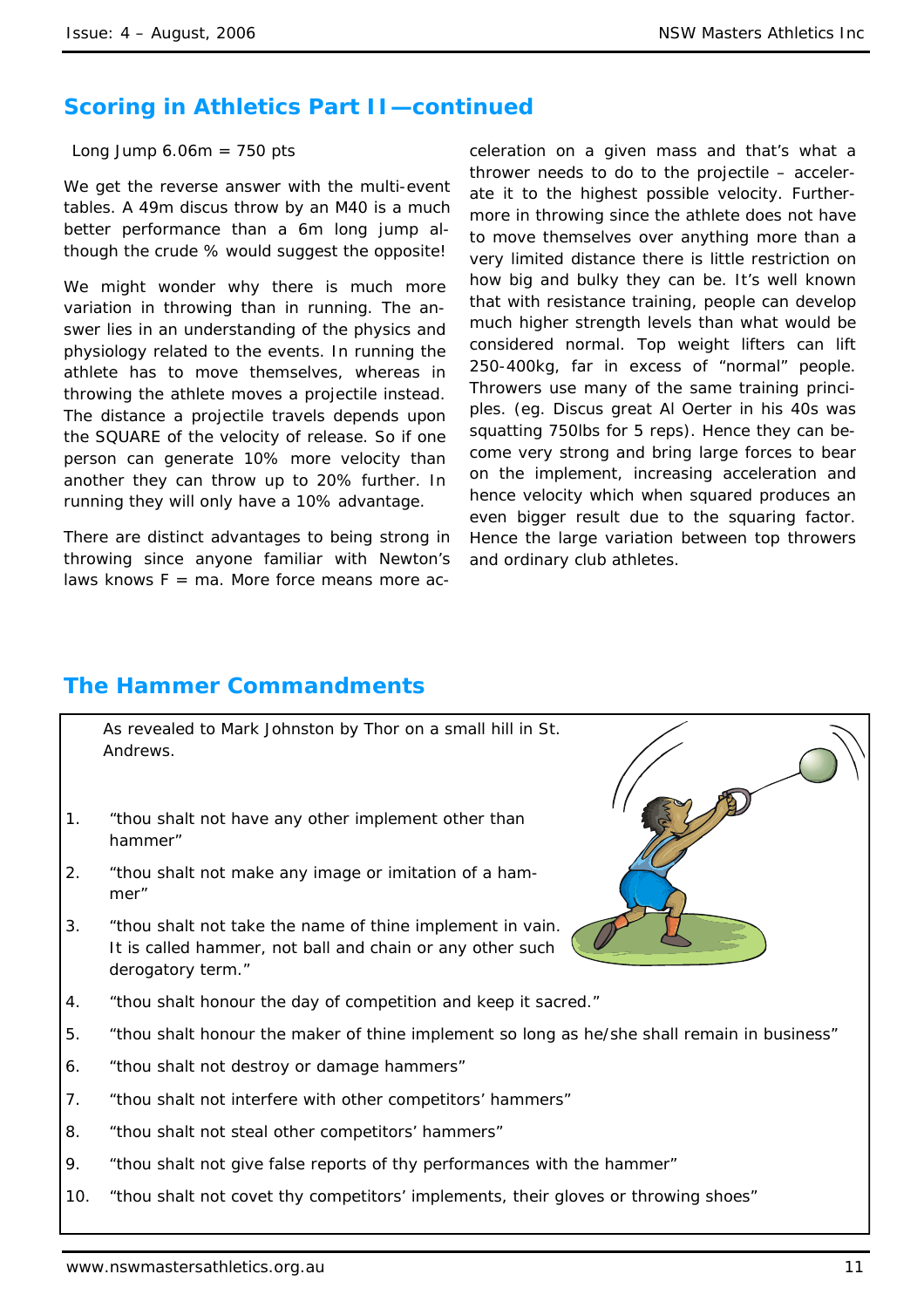# **First Ever Winter Weight 'Triathlon'**

### **By Lynette Smith**

### Saturday 5<sup>th</sup> August 2006

The first of a series of weight pentathlons was organised for Saturday  $5<sup>th</sup>$  August, to be held in conjunction with the NSW Throwers Club monthly series at Gipps Road Sporting Complex, Greystanes. Six keen throwers (Stuart Gyngell, Andrew Atkinson-Howatt, Mark Johnston, Tony Baker, Dave Budgen and Norm Windred) and two willing helpers (Lajos Joni and Lynette Smith) turned up on what was a very cold and cloudy morning. Unfortunately, the rain during the week and the local council conspired against us and we were greeted by a 'Ground Closed' sign. Not to be deterred however, a decision was made to try our luck at the Blacktown Olympic Complex, so travelling in convoy we headed further west.

Thankfully there were no unwelcome Council signs at Blacktown, and although we

had to negotiate a very muddy pathway to the throwing fields (construction of the long proposed grandstand is well underway) and the circles were under water, a quick sweep and mop up with towels fixed that problem, and we were soon underway.

This was definitely not the day to be wearing your best gear, as there were plenty of mud puddles in the landing area and it was impossible to stay clean or dry. Lajos Joni, who was a helper rather than a thrower on this occasion, due to recent arthroscopies on both knees, finished up dirtier than anyone due to some well aimed Hammer and Discus' landing in the mud puddles.

The throwers started off tentatively in the Hammer, but as the sun came out and the circle dried, everyone improved on their first round efforts. On the last throw of the event Stuart Gyngell managed to get the hammer caught high up in the net. A small



**Wet but happy participants in the Weight 'Triathlon, from left: Dave Bugden, Mark Johnston, Tony Baker, Andrew Atkinson-Howatt, Norm Windred & Stuart Gyngell (seated).** 

ladder was found near the construction area and working on the principal of 'you get it stuck, you retrieve it' Stuart was sent up. With the wet ground it was almost a case of one step up, half a step down as the ladder slowly sunk into the mud. However, standing on the top rung and with the help of a broom handle he eventually dislodged the hammer allowing it to fall to the bottom of the netting. As everyone else's focus shifted to getting the hammer out from between the netting, Stuart was left up the ladder with pleas of 'Guys, hello, I'm still up here, can someone hold the ladder?'

We didn't follow the usual order of events for the weight pentathlon, deciding instead to hold the Discus next as the circle was now dry. The event was held without incident. with some welcome sunshine enabling a few layers of clothing to be discarded, but half way through the Shot Put the

skies became dark again and it started to bucket down. We finished the event, but with everyone getting very wet (7 throwers and a skinny girl do not fit under one golf umbrella) and the rain looking to have set in for a while we decided to abandon the Javelin and Weight Throw and call it a day as far as the competition was concerned.

But with all athletes, even if you don't actually do the event, there's no harm in gathering to discuss how good you would have gone in it, so we all headed off to the 'Cricketers Arms' at Prospect were we warmed up in front of the open fireplaces, had a hearty pub lunch, and a beverage or two and dissected the mornings efforts.

All in all, despite the weather (or maybe because of it) a good morning was had by all.

And if anyone doubted if these guys could perform well in the wet, doubt no more. Check out their performances below:

### **'Triathlon' Results**

| <b>NAME</b>             | AGE<br>Group | <b>HAMMER</b> | <b>POINTS</b> | <b>Discus</b> | <b>POINTS</b> | <b>SHOT</b> | <b>POINTS</b> | <b>TOTAL SCORE</b> |
|-------------------------|--------------|---------------|---------------|---------------|---------------|-------------|---------------|--------------------|
| Stuart Gyngell          | $40 - 44$    | 41.22         | 586           | 43.84         | 859           | 15.71       | 743           | 2188               |
| Andrew Atkinson- Howatt | 45-49        | 28.18         | 405           | 29.23         | 420           | 8.01        | 478           | 1303               |
| Mark Johnston           | 50-54        | 40.22         | 625           | 35.23         | 598           | 10.35       | 568           | 1791               |
| Tony Baker              | 50-54        | 26.31         | 361           | 30.75         | 647           | 11.05       | 479           | 1487               |
| Dave Bugden             | 65-69        | 33.45         | 727           | 17.20         | 666           | 8.82        | 301           | 1694               |
| Norm Windred            | 75-79        | 22.50         | 548           | 19.44         | 576           | 7.65        | 494           | 1618               |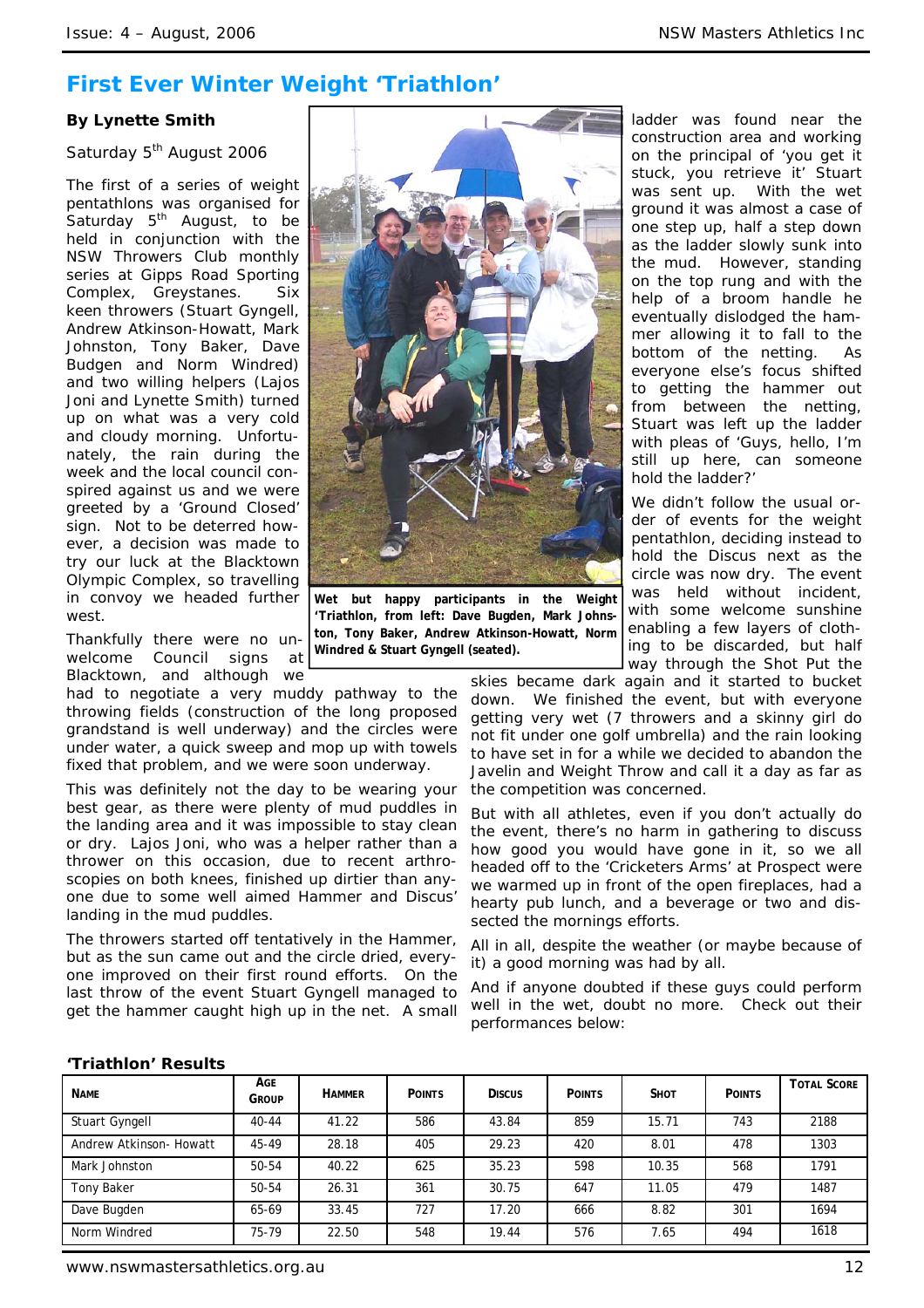# **Member Profiles**

**Name:** Nancy Lloyd (Treasurer)

**Favoured Event:** 10K Road Walk

**Age Group:** 50 to 59

**Time involved in the sport:** 4 years

**Fondest sporting moment:** 2006 Commonwealth Games when Jane Saville, Natalie Saville and Cheryl Webb won gold, silver and bronze in the 20K road walk.

**Next sporting aspiration:** Finished 5 marathons in 5 continents

**Athletics gives me...** a healthy outlook in life.

Perfect evening out: a night at the Opera

**Favourite way to relax: a good book** 

**Hero/Biggest influence:** Ruth Frith

**My last meal would be** my best

**Hardest thing I've ever done was** the Great Wall Marathon

**Best bit of advice:** all sporting events need participants

**Name**: Philip Frkovic (Editor)

**Favoured Event(s):** Hammer throw and I give all the other throws a good go as well (OK, well maybe not the javelin)

**Age Group:** M40

**Time involved in the sport:** Started in approximately 1979 in high school age 16 through about 26- 27. Then returned in 2001 and got involved in masters athletics

**Fondest sporting moment(s):** The qualifying rounds of the hammer throw at the 2000 Sydney Olympics. Having been a thrower throughout my athletic career I was blown away at the support given to the athletes after each throw, it truly felt like Track and Field was equally celebrated

**Next sporting aspiration:** to keep having fun with the sport I love, set realistic goals and finding new places to compete in.

**Athletics gives me..** a chance to get out of the house, forget about work and lets me throw my (ample) weight around without fear of offending anyone.

**Interests:** photography, soccer, drag racing and anything my kids are doing—whether I like it or not.

**Perfect evening out:** getting together with the families two houses apart in our street

**Favourite way to relax:** watching TV

**Hero/biggest influence:** This week its Travis Pastrana who recently performed a double backflip on moto-cross bike and rode away uninjured. It just goes to prove we all need dreams and just because it hasn't been done before doesn't mean it can't be done.

**My last meal would be:** spent with family and friends and would most likely involve pizza, a coke and lots of ice cream.

**Hardest thing I've ever done was:** Spending four weeks travelling around East Africa with 16 strangers in the back of a 1968 M.A.N. ex-Army truck on my honeymoon, having lost all my baggage on arrival in Kenya and being given the equivalent of \$30 and a day to buy supplies for the trip.

**Best bit of advice:** "if you always do what you've done, you'll always get what you've got", for me its about continually striving to find better ways to do things. Another thing I hold dear to my heart is to accept everyone as they are because they all have something to offer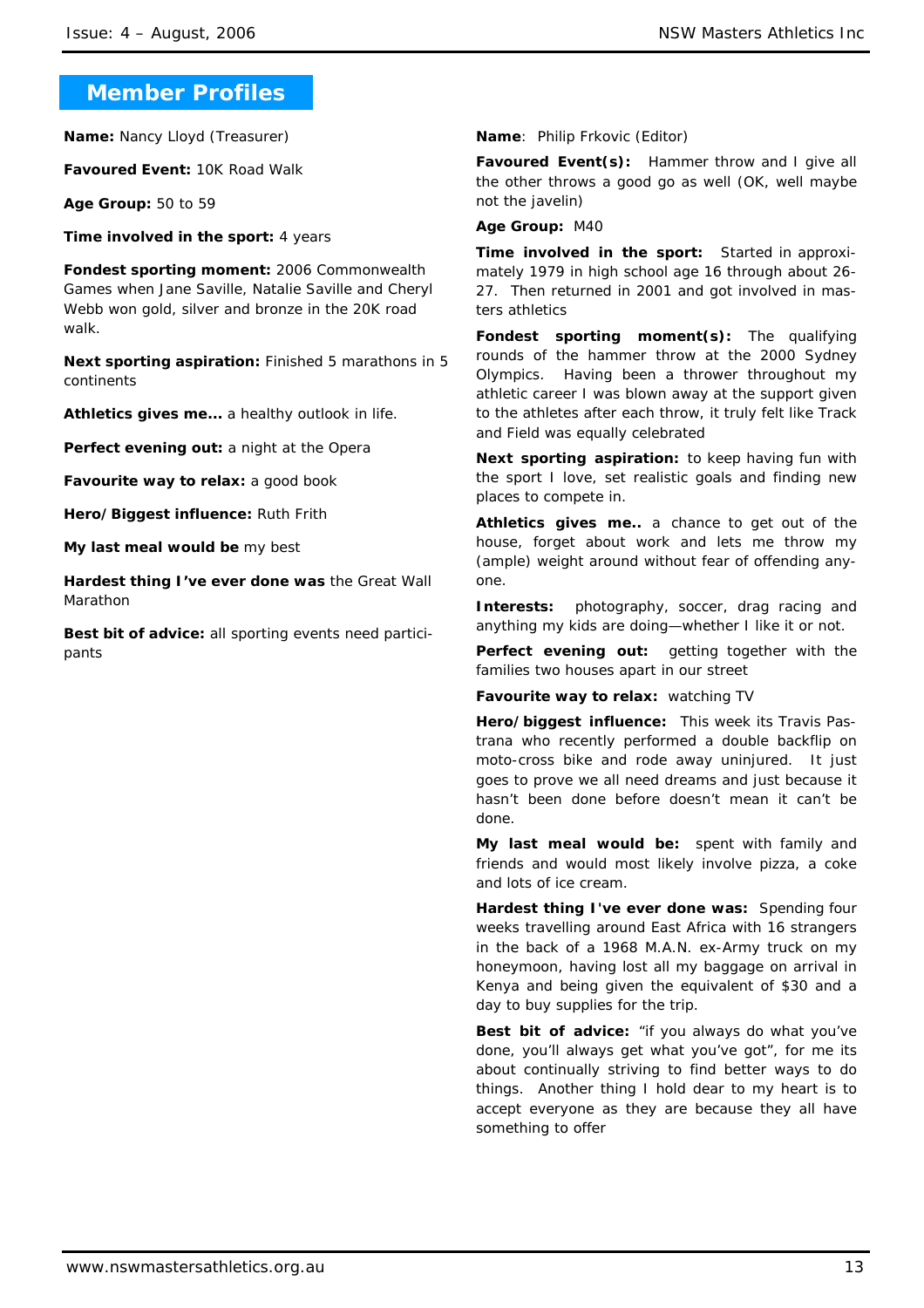# **Member Profiles**

**Name**: Garry John Womsley (Registrar)

**Favoured Event(s):** 1500m flat and 3000m Steeplechase

### **Age Group:** 40-44

**Time involved in the sport:** Since August 1998. My first race was the 1998 City2Surf and I've competed in everyone since with the last 4 under the magical one hour mark.

**Fondest sporting moment(s):** I have two. The first was a Bronze medal in the 2004 State Open 3000m Steeplechase at age nearly 41! The second was at 2006 National Masters in Canberra. I was still recovering from a cracked sternum and was no where near my best and finished in 3rd place after a close tussle in the 3000m Steeplechase.

**Next sporting aspiration:-** As an athlete: - To do well in the Sydney Tower Run-up on 1st September and the SMC 5km series. As a coach:- continued success as a distance and steeplechase coach (two of my athletes finished the City2Surf in under 50 minutes as well a number of underage and masters Steeplechase medallists over the last couple of years). I would also like to be involved in coaching AWD's.

**Athletics gives me..** a real buzz and a sense of accomplishment. The beauty of athletics is that it is for everyone and you can choose the level that you want to compete at. I love it and will always be involved in some way.

**Interests:** Reading, Writing Poetry & Short Stories, St. George Rugby League team, Arsenal and Celtic Soccer teams, Basketball & Cricket.

Perfect evening out: Going to a Chinese Restaurant with my wife and son.

**Favourite way to relax:**- Reading a good book and listening to the footy.

**Hero/biggest influence:** John Gillespie (a champion fun runner from when I first started running), Paula Radcliffe, Jana Pittman, Cathy Freeman, Craig Mottram, Martin Dent, Simon Vroemen (Dutch Steeplechaser) and Max Wilkinson (who not only taught me Steeplechase but also how to be a good coach).

**My last meal would be:** Roast Chicken with baked vegetables and gravy, dessert - a Caramel Slice or a Magnum.

**Hardest thing I've ever done was:** Run the last 3km of the Six Foot Track Ultra Marathon in 2001. It's the only time I've ever cried in a race!

**Best bit of advice:** - From Max on correct Steeplechase technique. On doing dry hurdles he said "Don't look down, there's no money there!" and on the water jump he said "Don't look down, the waters won't part for you!" He was right both times and I always remember that advice when I'm in a race.

**Name:** Lynette Smith

**Favoured Event(s):** Discus, High Jump, 400m

**Age Group:** 35-39

**Time involved in the sport:** Over 25 years

**Fondest sporting moment(s):** 2005 Nationals, Brisbane. Everything came together at that competition, a couple of all time PB's, other bests for over 10 years, Australian Records in the Pentathlon & High Jump and a State Record in the Weight Pentathlon.

**Next sporting aspiration:** After being inactive and contemplating retirement for the last eight months, to get fit again and give another season or two a go, with an aim to competing at the 2007 World Championships in Riccione, Italy.

**Athletics gives me….** A sore back, but also a lot of enjoyment and good company.

**Interests:** athletics, travelling, and recently Sudoku's (they're very addictive)

**Perfect evening out:** summertime, a nice meal, and a leisurely stroll by the water

**Favourite way to relax:** watching 'The Bill'

**Hero/biggest influence:** no one in particular, though inspired by seeing anyone aim for something and achieve it.

**My last meal would be…** Chocolate - and lots of it!!

**Hardest thing I've ever done was…** this!

**Best bit of advice:** You don't have to be the best to enjoy yourself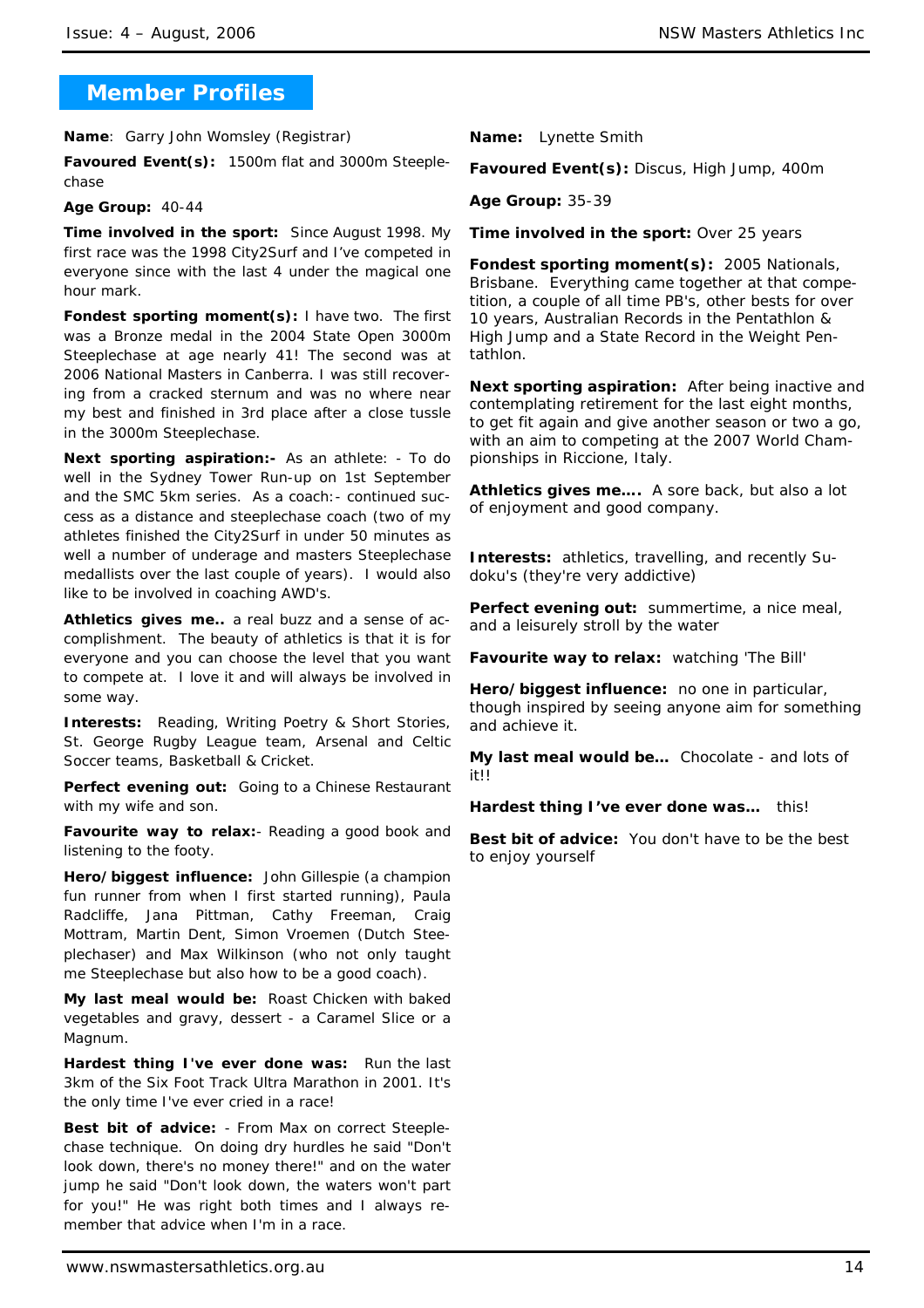# **Member Profiles**

**Name:** Andrew Atkinson-Howatt (Field Representative)

**Events:** Javelin, Discus, Pentathlon and Weight Pentathlon.

**Age Group:** 45s (just for a couple more months)

**Time involved in athletics:** won the school cricket ball throwing event at about 8 ...the rest is .....

### **Most memorable sporting moments:**

- 1. Watching my daughter Rhiannon beat Greg Nicols daughter Melissa's 18 year old Riverside Girls Javelin Record.
- 2. Taking out the Javelin event during the Berlin Forces Sector Games against the Americans, French and Russians 30 years ago.
- 3. Getting a French journalist and her cameraman physically removed by the police whilst managing the Athletics Venue at the Blacktown Olympic Centre during the 2000 Games. (that's another story!)...
- 4. Winning the Weight Throw at the Melbourne Nationals. (I wasn't the only one surprised by that result!)
- 5. Having a chat over a cup of tea with Janis & Voldamars Lusis during the Games.
	- 6. Bob Banens making a BIG impression on me during the 2005 Winter Throws Champs Canberra.

**Next sporting aspiration:** The Decathlon...

**Why Athletics:** Hours & hours of fun with good humoured opposition...

Perfect evening out: My partner a bottle or 2 of wine with fish & chips on a balmy summers evening at Balmoral..

**Favourite relaxation:** Watching "The Bill"

**Biggest Influence:** Primary school teacher who mistakenly saw some athletic potential in me.

Sir Stephen Redgrave - British Olympic rower who won 5 Gold medals in successive Olympics. Not only is this amazing it is also an endurance event. Legend

**Hardest thing I've ever done:** 6 months of British Special Forces training before being posted to unit in Berlin..

**Best bit of Advice:** Adversity is only hard to spell.

# **5th Annual Mid Winter Throws Competition at Springwood**

Springwood District Athletic Club in conjunction with NSW Masters Athletics and ACT Veterans Athletics conducted its 5<sup>th</sup> Annual Mid Winter Throws Competition on Sunday 20<sup>th</sup> August at Tom Hunter Park , Faulconbridge (Springwood, Blue Mountains).

*(Photo's courtesy of Andrew Atkinson-Howatt)* 











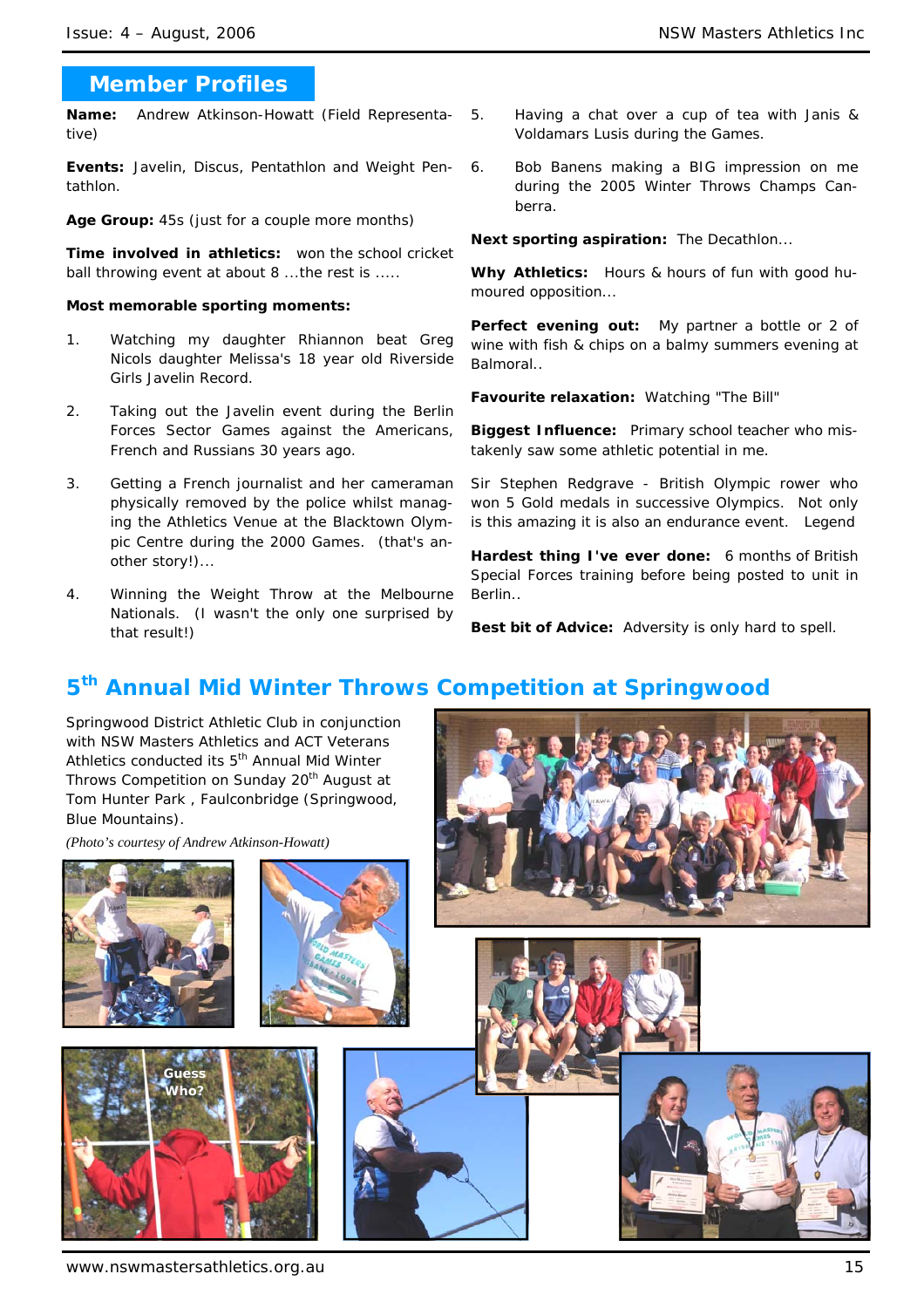| MASTERS<br><b>A.S.W.</b>                                                                                                                                      | New South Wales Masters Athletics Inc<br><i>MEMBERSHIP APPLICATION FORM</i>                                          |
|---------------------------------------------------------------------------------------------------------------------------------------------------------------|----------------------------------------------------------------------------------------------------------------------|
|                                                                                                                                                               | $\lceil 2006/07 \rceil$<br>This Form Refers to This SEASON:                                                          |
| ATHLETICS                                                                                                                                                     | (Office use only) MEMBERSHIP NO:                                                                                     |
| Complete the form in BLOCK LETTERS.                                                                                                                           | (ONE MEMBER PER FORM)                                                                                                |
| Mr<br>Mrs<br>DETAILS OF MEMBER Miss                                                                                                                           |                                                                                                                      |
| Please supply Postal Address below (if different)                                                                                                             | Family Name<br>Other Names                                                                                           |
|                                                                                                                                                               | Address1                                                                                                             |
|                                                                                                                                                               |                                                                                                                      |
|                                                                                                                                                               | Address2                                                                                                             |
|                                                                                                                                                               | Suburb<br>State<br>Post Code                                                                                         |
| If your registration details are<br>different from last season, please<br>provide details of your previous<br>registered address (Tick if Same as<br>Current) | M/F<br>Date of Birth<br>Month<br>Year<br>Day<br>Circle                                                               |
| Address:                                                                                                                                                      | Home Fax<br>Area Code<br>Home Telephone<br>Area Code                                                                 |
|                                                                                                                                                               | Work Fax<br>Area Code<br>Work Telephone<br>Area Code                                                                 |
| Address :                                                                                                                                                     |                                                                                                                      |
| Suburb/State/Post Code                                                                                                                                        | Mobile Telephone<br>г                                                                                                |
|                                                                                                                                                               |                                                                                                                      |
| Telephone                                                                                                                                                     | Home E-Mail Address                                                                                                  |
|                                                                                                                                                               | Work E-Mail Address                                                                                                  |
|                                                                                                                                                               |                                                                                                                      |
| <b>Name of ANSW Club</b>                                                                                                                                      | Club Name<br>Registration No                                                                                         |
| Post To:                                                                                                                                                      | I agree to be bound by the Constitution and Rules of the New South Wales Masters<br>Athletics Inc (N.S.W.M.A.).      |
| Registrar<br><b>NSW Masters Athletics Inc</b><br>P.O. BOX 467                                                                                                 | I agree to advise the Registrar, N.S.W.M.A., of changes to any of the details provided<br>above as soon practicable. |
| <b>KILLARA</b><br><b>NSW</b><br>2071                                                                                                                          |                                                                                                                      |
|                                                                                                                                                               | Signature<br>Date                                                                                                    |

NOTE :Please ensure to complete the form supplying all details applicable.

Please provide an email (both work &/or home whichever is applicable) and tick the box for the email address most preferred.

| Office Use only: |                                                                                       |              | \$35.00   | c<br>J   |
|------------------|---------------------------------------------------------------------------------------|--------------|-----------|----------|
|                  | Date Received<br>sws - 28 July, 2006 - nsw masters registration form-2003jul-ver1.doc | Date Entered | NSWMA Fee | ANSW Fee |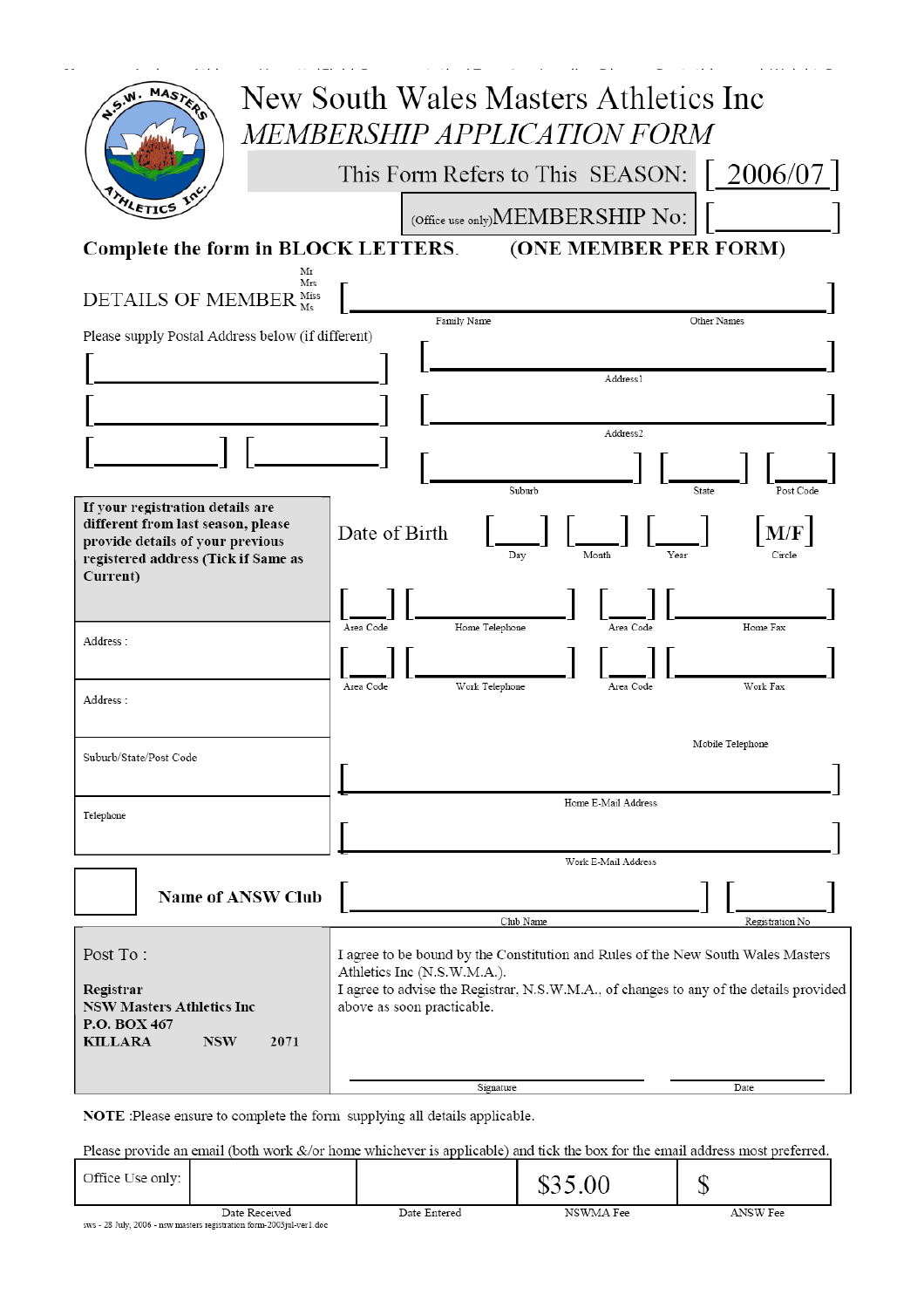# **NSW MASTERS ATHLETICS INC UNIFORM ORDER**

| <b>First Name</b>    |          |  |
|----------------------|----------|--|
| <b>Surname</b>       |          |  |
| <b>Address</b>       |          |  |
| Town/Suburb          | Postcode |  |
| Phone                |          |  |
| <b>Email Address</b> |          |  |

| <b>ITEM</b>       | <b>XS</b> | S | M | L | <b>XL</b> | 2XL | 3XL | 4XL | 5XL | <b>COST</b> | <b>TOTAL</b> |
|-------------------|-----------|---|---|---|-----------|-----|-----|-----|-----|-------------|--------------|
| <b>Crop Top</b>   |           |   |   |   |           |     |     |     | N/A | \$32.50     |              |
| <b>Briefs</b>     |           |   |   |   |           |     |     |     | N/A | \$32.50     |              |
| <b>Singlet</b>    |           |   |   |   |           |     |     |     |     | \$32.50     |              |
| <b>Shorts</b>     |           |   |   |   |           |     |     |     |     | \$32.50     |              |
| <b>Bike Pants</b> |           |   |   |   |           |     |     |     | N/A | \$32.50     |              |

| <b>SUB TOTAL</b>              |         |
|-------------------------------|---------|
| <b>POSTAGE &amp; HANDLING</b> | \$10.00 |
| <b>TOTAL</b>                  |         |

Payment Method: Cheque or Money Order

Made payable to: NSW Masters Athletics Inc

Please direct and enquiries, or mail completed form with payment to:

Lynette Smith Unit 4, No 5 Sandpiper Crescent Newington NSW 2127

Phone: 9737 8675 (h) 9895 7859 (w) 0419 420 393 (m)

Email: lynette.smith@ozemail.com.au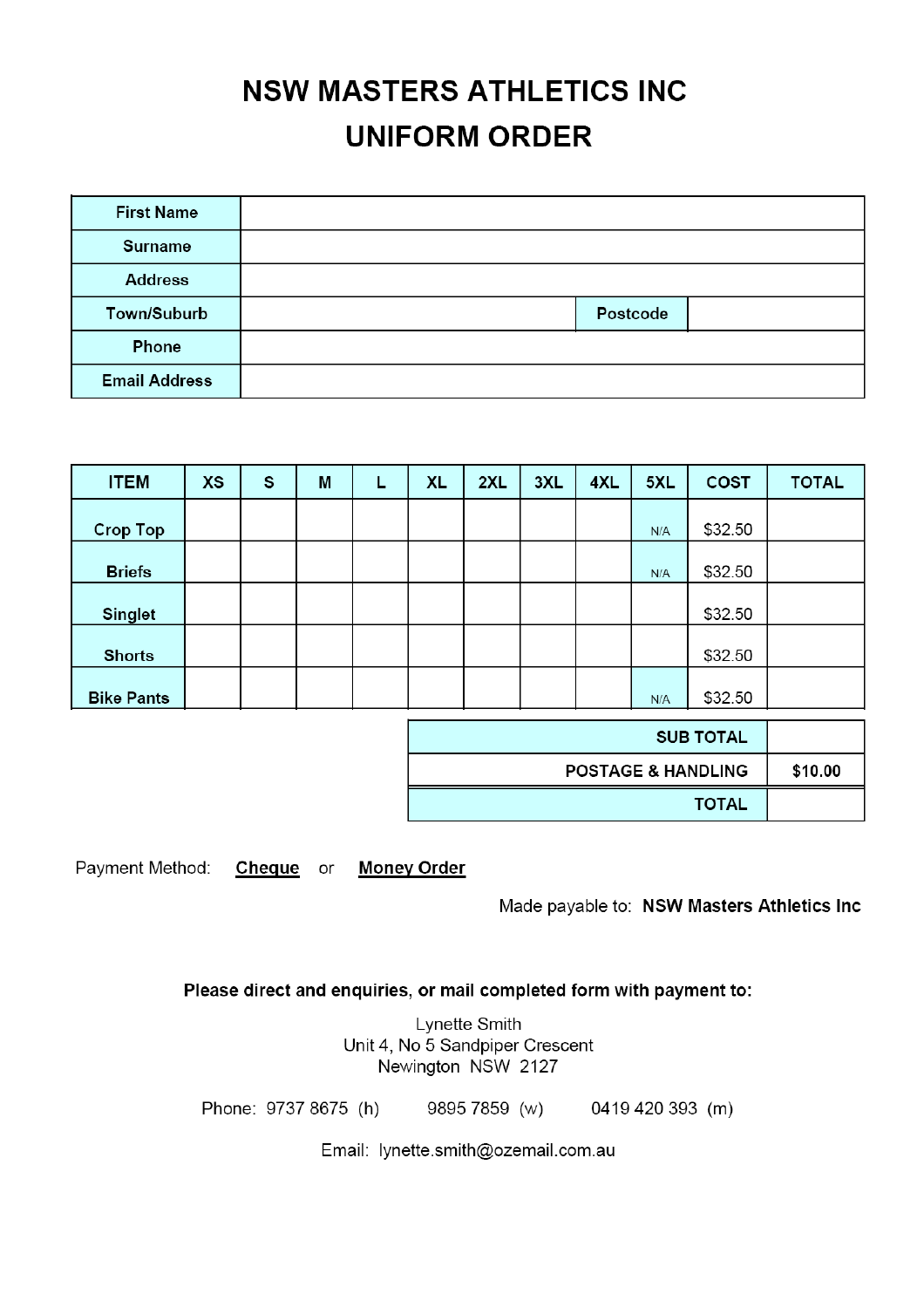# **Links on the Web**

### **International**

World Masters Athletics *www.world-masters-athletics.org*

International Association of Athletic Federations *www.iaaf.org*

Oceania Masters Athletics *www.oceaniamastersathletics.org*

### **Australia**

Australian Masters Athletics *www.australianmastersathletics.org.au*

Athletics Australia *www.athletics.org.au*

Athletics Gold *www.geocities.com/geetee*

Athletics in Australia - Historical Results *www.athletics.org.au/history*  Australian Track and Field Coaches Association

*www.atfca.com.au*

### **States**

NSW Masters Athletics *www.nswmastersathletics.org.au*

Athletics New South Wales *www.nswathletics.org.au*

Lollylegs - Masters Athletics *www.lollylegs.com*

ACT Veterans Athletic Club *www.apex.net.au/~actvac\_web/index.html*

Queensland Masters Athletics Association *www.mastersathletics.com.au* 

Victorian Masters Athletics *home.vicnet.net.au/~vicvets/introfr.html*

South Australian Masters Athletics *www.samastersathletics.org.au*

West Australian Veterans Athletics Club *www.mastersathleticswa.org*

### **Competition Sites**

Pan-Pacific Masters Games *www.mastersgames.com.au* 2007 World Championships *www.riccione.vma2007.org*

World Masters Games *www.sydney2009mastersgames.com.au*

### **Throwing**

Australian Hammer Throwing *www.hammerthrowing.com.au*

Coaching the Throwing Events Field *www.thethrows.com*

Hammer Circle www.hammer-circle.co.uk Hammerthrow.org by Harold Connnelly

*www.hammerthrow.org*

Australia's—Hot Circle Coaching *www.hotcirclecoaching.com*

Mac Throw Video *www.macthrowvideo.com* Throwers Club of NSW *throwersclub.creativit.com.au*

# www.nswmastersathletics.org.au 18

# **Equipment Manufacturers and Suppliers**

Kings Track & Field *www.ktf.com.au* **Nelco** *www.nelcoathletics.com*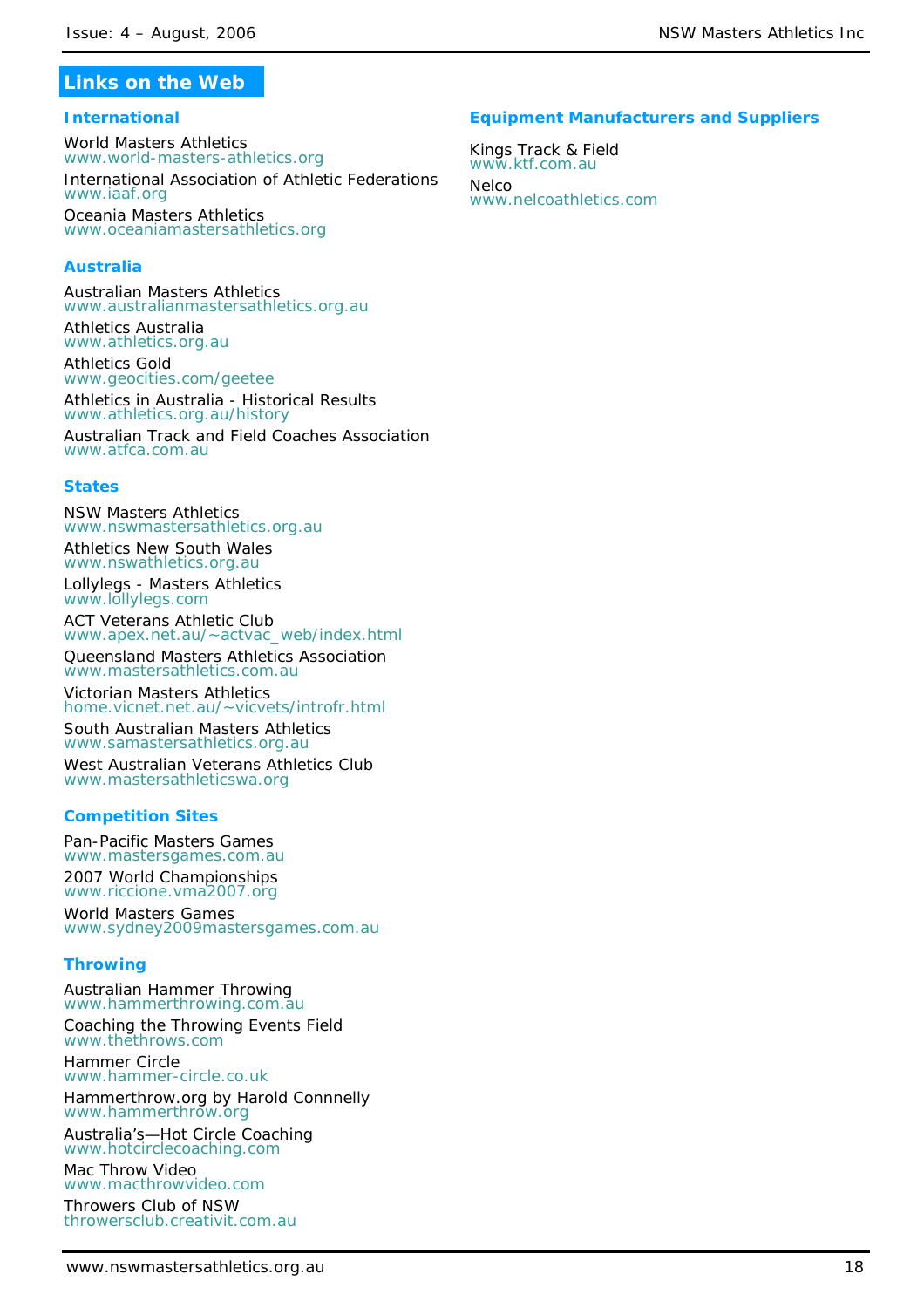# **Competition Calendar**

| September 2006                              |                                                                                                             |                            |
|---------------------------------------------|-------------------------------------------------------------------------------------------------------------|----------------------------|
| 17 <sup>th</sup>                            | NSW Marathon Championships                                                                                  | Sydney                     |
| 23 <sup>rd</sup>                            | 6 <sup>th</sup> World Masters Mountain RunningChampionships<br>http://www.coursedes2bains.org/index-en.html | Saillon, Switzerland       |
| 23 <sup>rd</sup>                            | Introduction to Club Athletics & Allcomers                                                                  | <b>SOPAC</b>               |
| 30 <sup>th</sup>                            | 11th AMA Winter Throwing Championships                                                                      | Canberra                   |
| October 2006                                |                                                                                                             |                            |
| $1st$ & $2nd$                               | 11th AMA Winter Throwing Championships                                                                      | Canberra                   |
| 7 <sup>th</sup>                             | Introduction to Club Athletics & Allcomers                                                                  | Campbelltown               |
| $21 - 28$ <sup>th</sup><br>21 <sup>st</sup> | Alice Springs Masters Games (www.alicespringsmasters.nt.gov.au)<br>Club Premiership Round 1                 | Alice Springs<br>ILL/NAR   |
| 28 <sup>th</sup>                            | Club Premiership Round 2                                                                                    | CBT/BAN                    |
| 28 <sup>th</sup>                            | State 10, 000 Track Championships                                                                           | Bankstown                  |
|                                             |                                                                                                             |                            |
| November 2006<br>$4^{th} - 12^{th}$         |                                                                                                             |                            |
| 4 <sup>th</sup>                             | Pan-Pacific Games (www.mastersgames.com.au)<br>Club Premiership Round 3                                     | Gold Coast, Old<br>CBT/MIN |
| $11^{th}$                                   | Club Premiership Round 4                                                                                    | <b>SOPAC</b>               |
| $11^{th}$                                   | State 3000 Track Championships                                                                              | <b>SOPAC</b>               |
| 18 <sup>th</sup> & 19 <sup>th</sup>         | <b>State Relays</b>                                                                                         | <b>SOPAC</b>               |
| 25 <sup>th</sup>                            | Club Premiership Round 5                                                                                    | <b>BAN/ESM</b>             |
|                                             |                                                                                                             |                            |
| December 2006<br>2 <sup>nd</sup>            |                                                                                                             |                            |
|                                             | Club Premiership Round 6                                                                                    | <b>SOPAC</b>               |
| 16 <sup>th</sup>                            | NSW Club Championships                                                                                      | <b>SOPAC</b>               |
| January 2007                                |                                                                                                             |                            |
| 7 <sup>th</sup>                             | NSW 10km Walk Championships & Allcomers                                                                     | <b>SOPAC</b>               |
| 13 <sup>th</sup>                            | Sydney Track Classic & State 5000m championships                                                            | SOPAC                      |
| 20 <sup>th</sup>                            | Allcomers                                                                                                   | Bankstown                  |
| $27^{th}$ & $28^{th}$                       | <b>NSW Country Championships</b>                                                                            | Glendale                   |
| February 2007                               |                                                                                                             |                            |
| $2^{nd} - 4^{th}$                           | NSW State Open & U18 Championships                                                                          | <b>SOPAC</b>               |
| $10^{th}$                                   | Allcomers                                                                                                   | <b>SOPAC</b>               |
| 17 <sup>th</sup>                            | Allcomers                                                                                                   | SOPAC                      |
| 24 <sup>th</sup>                            | Allcomers                                                                                                   | <b>SOPAC</b>               |
| <b>March 2007</b>                           |                                                                                                             |                            |
| 3                                           | Allcomers & Masters Outdoor Pentathlon                                                                      | SOPAC                      |
| 17 <sup>th</sup>                            | Allcomers & Masters Weight Pentathlon                                                                       | Bankstown                  |
| $24^{th}$ & $25^{th}$                       | <b>NSW Masters Championships</b>                                                                            | Campbelltown               |
| <b>April 2007</b>                           |                                                                                                             |                            |
| $6^{th} - 8^{th}$                           | Australian Masters Championships                                                                            | Hobart                     |
|                                             |                                                                                                             |                            |
| September 2007<br>$4^{th} - 15^{th}$        |                                                                                                             |                            |
|                                             | 17th WMA World Championships, Stadia<br>(www.riccione.vma2007.org)                                          | Riccione, Italy            |
|                                             |                                                                                                             |                            |